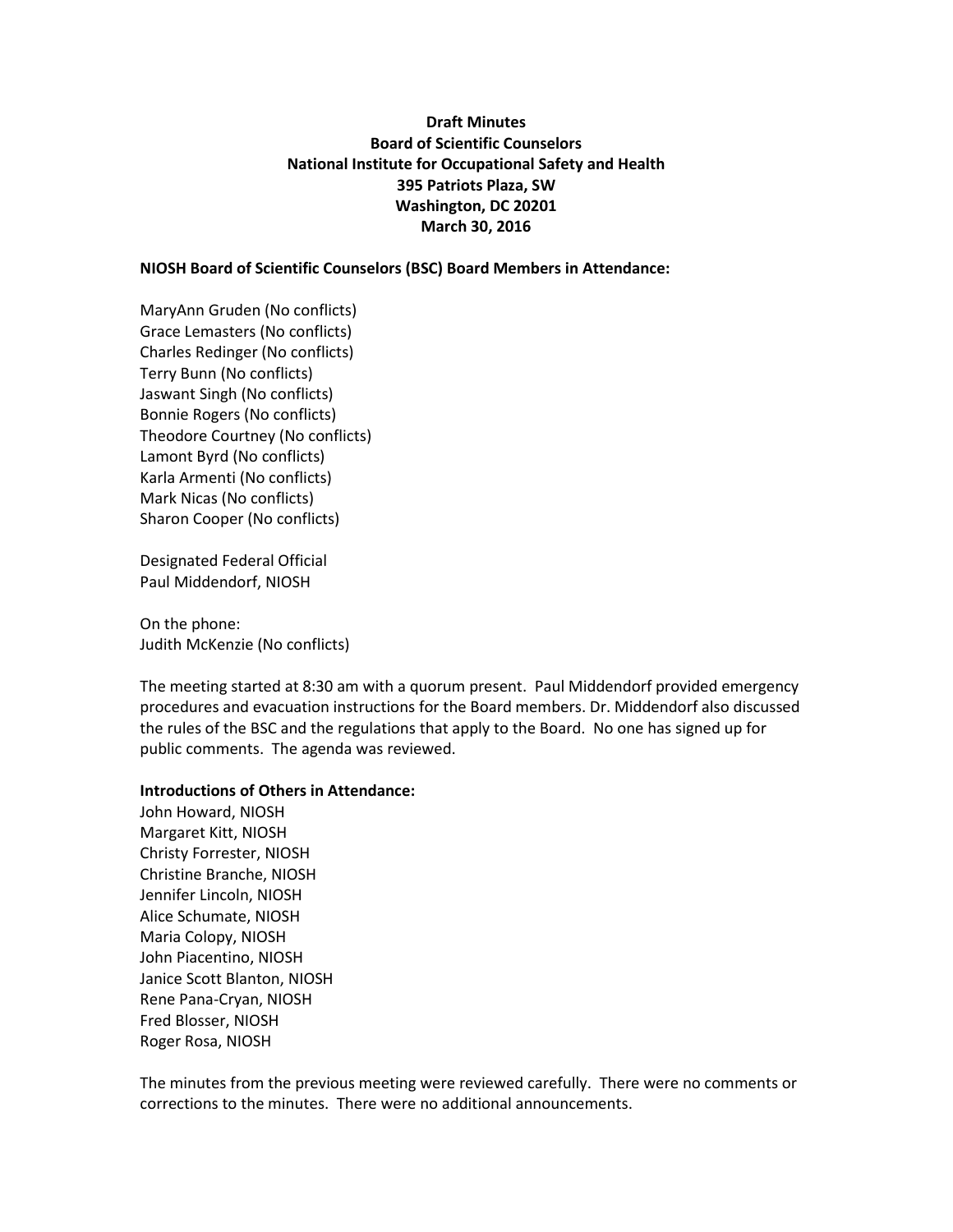Dr. Howard gave a NIOSH update. A copy of the Director's talking points was distributed to BSC members and the complete copy of the talking points are included in Appendix B. The remarks follow a standard format. The report is also published to the NIOSH BSC website.

Today's meeting will include four presentations seeking advice. The purpose of the committee is to receive Board members' ideas on what NIOSH is doing for relevance and impact. NIOSH asked the committee members to give advice during the presentations.

Investment in occupational safety and health research is on page two of the Director's remarks. Dr. Howard noted that the portion of the NIOSH budget allocated to the traditional research and science program is \$339 million for FY16 or an increase of 4.2%. A portion of the budget is also allocated to about \$55 million for the Division of Compensation Analysis and Support (DCAS). The World Trade Center Health Program (WTCHP) is allocated for \$330 million. The total NIOSH budget is about \$725 million, but not all of this is available for research. There are two other federal advisory committees that cover The Energy Employees Occupational Illness Compensation Program Act (EEOICPA) and the WTCHP and so we will not report on these programs during the NIOSH BSC. The mining program also has its own federal advisory committee.

There were no questions on budget items.

## Personnel Announcements

Kelley Durst is the new NIOSH Deputy Director for Management. Jessica Kogel is the new Associate Director for Mining. Eric Lutz is the Division Director for Spokane Mining Research Division Max Kiefer is the Interim Division Director for the Western States Division Jennifer Lincoln is the Associate Director for Science

No questions on new organization or personnel issues.

# **Documents Open for Public Comments**

Docket 289 is open until April 18, 2016. This is an effort by the Respiratory Health Division (RHD) to improve the quality assurance of B reading of radiographs for pneumoconiosis. Current Intelligence Bulletin (CIB) on Silver Nanomaterials is open until April 22, 2016. Silver nanomaterials are of interest to multiple federal agencies. This document focuses on occupational issues associated with silver nanomaterials.

Criteria Document on 1-Bromopropane until April 29, 2016.

Request for information (RFI) closed March 21, 2016 on current or future technologies applicable to emergency response. This will be helpful to the NIOSH Center for Direct Reading and Sensor Technologies.

NIOSH is working with the Department of Labor – Office of Workers Compensation Programs (DOL-OWCP) to establish a program to identify B Readers who show evidence of large opacity misclassification and take corrective actions as appropriate. This will help B readers.

NIOSH has recently started a Research Rounds communication to provide for translation of NIOSH science for a more general readership.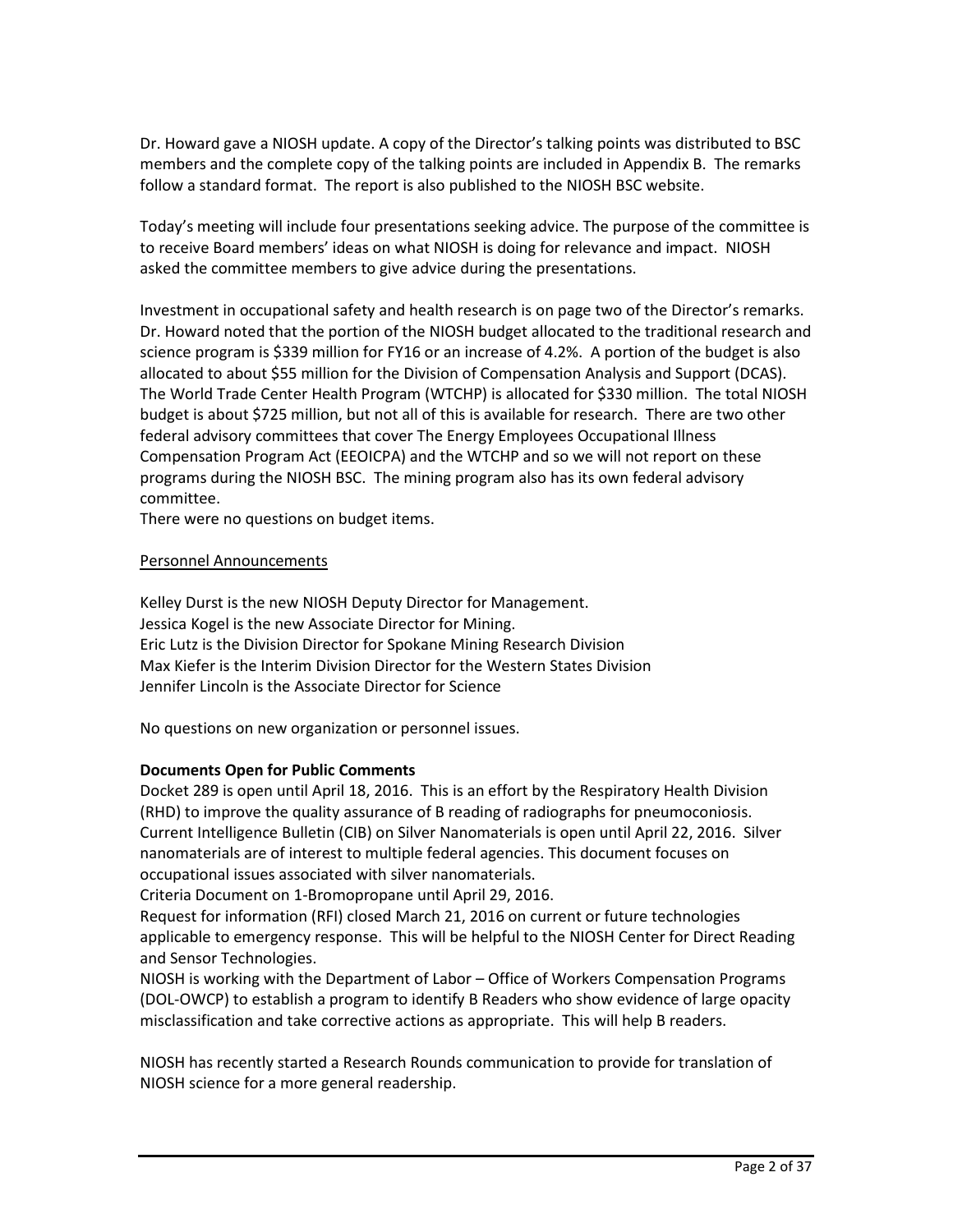Dr. Howard reviewed the Upcoming Publications including Neurological effects to manganese among welders.

Dr. Grace Lemasters asked how to get to docket 289? Dr. David Weissman noted that there is a docket webpage with draft materials for review.

Ted Courtney asked how often Research Rounds is issued? Fred Blosser noted that they are issued monthly. The publication alternates with NIOSH eNews.

Dr. Mark Nicas asked about the status of the Criteria Document on Diacetyl. The document is currently under review.

Dr. Charles Redinger asked whether NIOSH is ready to issue an update on cumulative risk assessment. NIOSH is intending to develop journal articles related to cumulative risk assessment.

Finally, Dr. Howard noted the new OSHA standard for silica. NIOSH research contributed fundamentally to numerous aspects of the standard.

Dr. Bonnie Rogers asked about what the issue is with the B Reader program. Dr. Howard noted that there was prior media coverage of a series of cases of misclassification of radiographs. This misclassification resulted in the denial of benefits on a uniform without exception basis. Dr. Bonnie Rogers asked about how B Readers are accepted. Dr. David Weissman noted that they engage in education and training. They are generally self-selected. NIOSH does not advocate differential payment for radiograph interpretations. Some situations utilized two B readers for research.

Dr. Terry Bunn asked about the NIOSH blog on opioids in the workplace. Is NIOSH going to pursue research in this area? She also noted that in her experience there seemed to be several fatalities associated with opioid use. Dr. Howard noted that NIOSH was interested in pointing out that to attack the problem of opioid prescription, greater attention should be paid to preventing the injury that precipitated the situation where opioids might be prescribed. NIOSH would like to attract attention to injury prevention. NIOSH has a Center for Workers Compensation Studies that follows this issue.

Dr. Bonnie Rogers asked about NIOSH information related to Zika. Fred Blosser noted that NIOSH just refreshed its webpage related to mosquito transmitted infections. Dr. Margaret Kitt noted that NIOSH continues to work with CDC on Zika.

Mr. Lamont Byrd noted that The Aging Driver Fact Sheet from NIOSH was particularly helpful and sleep patterns of commercial drivers was also important. Dr. Howard noted that CDC just signed an MOU with the National Highway Traffic Safety Administration (NHTSA). The overarching purpose is to facilitate collaboration and communication to prevent motor vehicle crash-related injuries and deaths. The action plan linked to the MOU delineates areas of mutual interest to NIOSH and NHTSA, including improved identification of work-related crash injuries by NHTSA data systems and improving motor vehicle safety for emergency responders. Dr. Bonnie Rogers asked about whether NIOSH was researching workload or work hours. Dr. Howard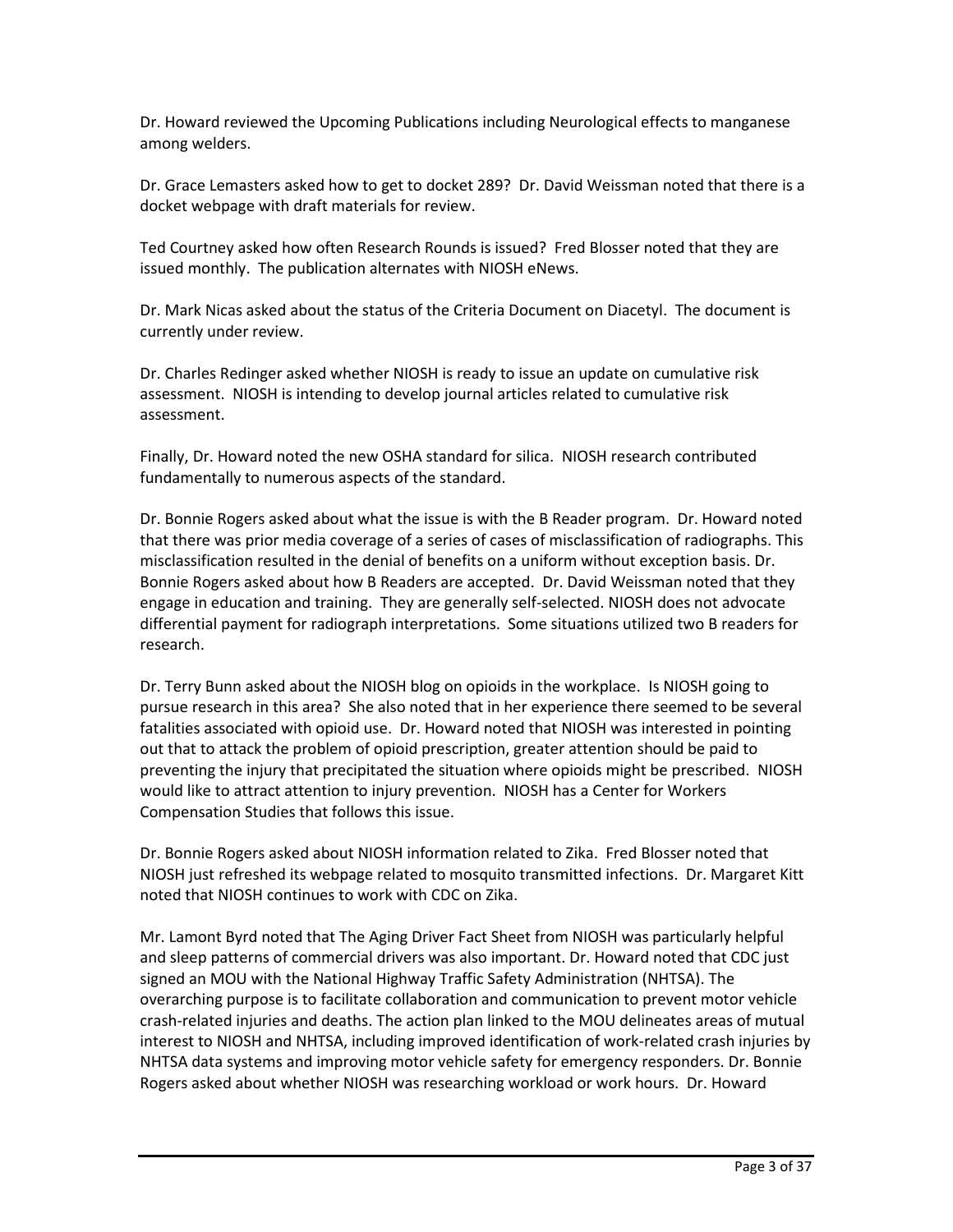answered that the transportation sector often has hours of service rules. NIOSH works with FMCSA on issues related to fatigue.

Dr. Karla Armenti asked about distracted driving. Dr. Christine Schuler noted that the Center for Motor Vehicle Safety has a web page on distracted driving.

Dr. MaryAnn Gruden noted that the blog on annual fit testing was helpful as a communication resource for fit testing in healthcare.

# **Presentation by Rachel Bailey, DO, MPH Lung Disease in Coffee Processing Workers**

In 2012, the NIOSH Health Hazard Evaluation Program received a confidential health hazard evaluation request from employees at a coffee processing facility. The employees' health concerns included respiratory symptoms, lung disease, and eye irritation in the manufacture of coffee products, including flavorings mixed into roasted coffee beans.

The coffee facility roasted green coffee beans, and produced and packaged flavored and unflavored whole bean and ground coffee. Physicians at a university medical center had diagnosed obliterative bronchiolitis (also known as bronchiolitis obliterans) in five employees that had worked at this coffee processing facility. The five workers diagnosed with obliterative bronchiolitis described onset of severe shortness of breath during their employment at the coffee processing facility.

Obstruction and air trapping are common with obliterative bronchiolitis. The involved areas of the lungs show air trapping because air cannot exit adequately from the affected areas due to partial obstruction of the airways. This leads to an overall increase in the volume of the lungs, termed hyperinflation. A diagnostic clue to obliterative bronchiolitis on high-resolution computerized tomography (HRCT) scans of the chest is in comparing inspiratory and expiratory views. Air trapping in a mosaic pattern can be seen during the expiratory view. Obliterative bronchioilitis can be caused by certain medications and post-organ transplant including bone marrow, heart-lung, and lung. Toxic gas inhalation such as nitrogen dioxide (or silo gas), chlorine, ammonia, and sulfur dioxide can cause obliterative bronchioilitis as well as mineral and organic dusts, bacterial and viral infections, and certain connective tissue diseases such as rheumatoid arthritis. Flavoring chemicals such as diacetyl can also cause obliterative bronchioilitis. Flavored foods often contain diacetyl. Examples were provided in the slide presentation.

An example of obliterative bronchioilitis in four employees at a cookie manufacturing facility in Brazil suggests that other cases may be happening in similar workplaces due to occupational exposures. The North American Industry Classification System (NAICS) category 311, food manufacturing, indicates nearly 1.5 million workers were employed in food manufacturing as of June 2015. At that time, there were over 19,000 workers employed in coffee and tea manufacturing.

NIOSH conducted an industrial hygiene survey for diacetyl and 2,3-pentanedione (both alphadiketones) at the coffee processing facility. The draft NIOSH REL and STEL were reviewed. The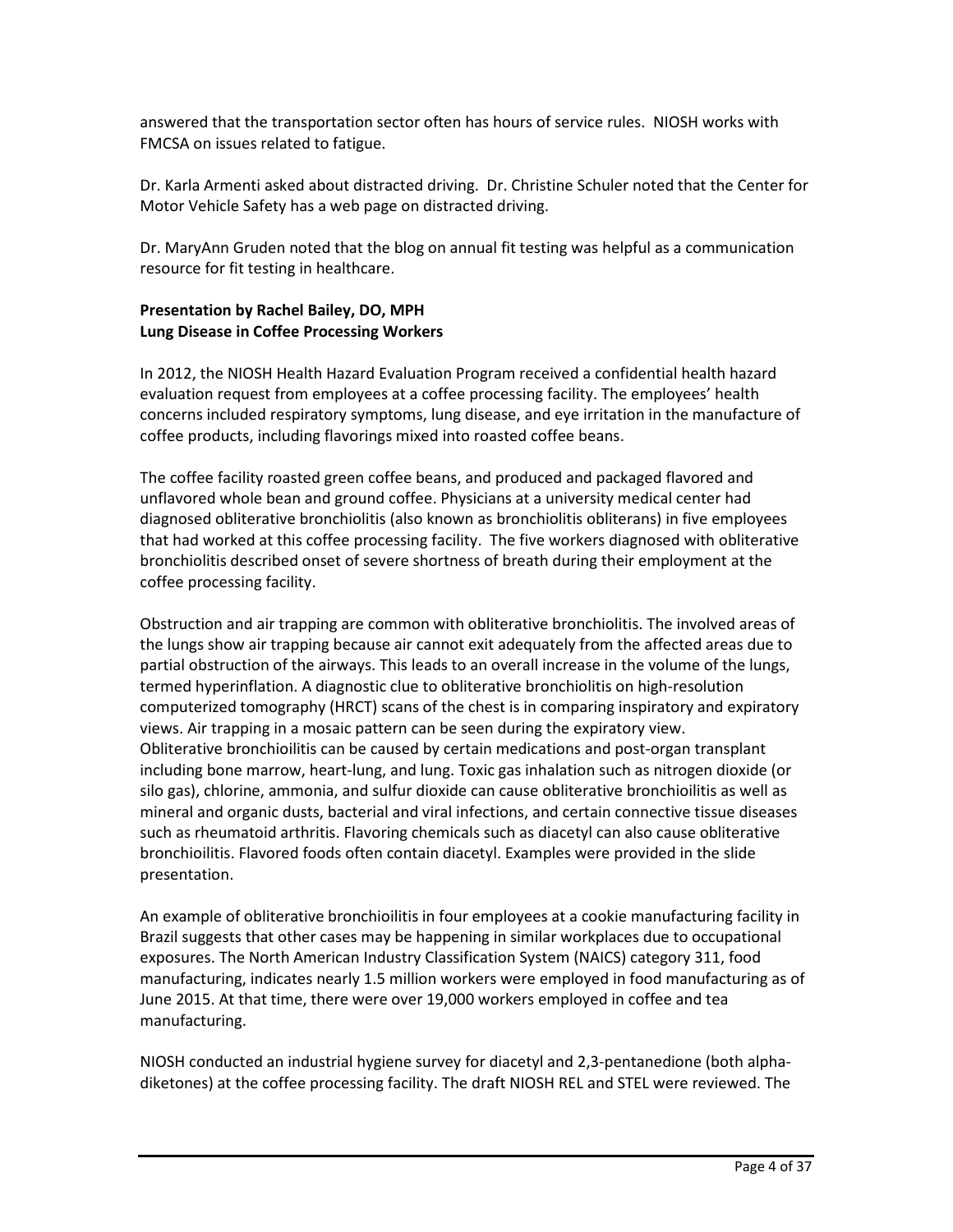results of air sampling were compared to the draft NIOSH RELs for diacetyl and 2,3 pentanedione.

A medical survey was conducted at the coffee processing facility. The medical survey included a health questionnaire, spirometry, bronchodilator or mannitol challenge test, and IgG and IgE for green coffee beans, coffee, and castor beans. The coffee industry is known to have a risk of occupational asthma in relation to green coffee dust, coffee, and castor beans. Medical survey demographics were reviewed, and medical test results were presented.

The employee prevalence of symptoms and spirometric abnormalities was compared to the expected prevalences in the general population, adjusted for age distribution, race, sex, and smoking history. There was a 2.7-fold excess of spirometric obstruction and 1.6-fold excess of shortness of breath on exertion in comparison to the general population in the third National Health and Nutrition Examination (NHANES) Survey.

Workers that spent time in both of the high alpha-diketone exposure areas (grinding/packaging room for unflavored coffee and flavoring room) had a statistically significant decrease in mean FEV1/FVC ratio compared to workers who had not worked in either of these areas.

Conclusions of the health hazard evaluation were reviewed. Workers at this facility were at risk of obliterative bronchioilitis. The combined alpha-diketone exposure during grinding/packaging unflavored coffee was comparable to the manufacture and processing of flavored coffee. The substitution of diacetyl with 2,3-pentanedione in the flavorings did not lower overall alphadiketone exposure.

The NIOSH Best Practices document on engineering controls, work practices, and exposure monitoring for diacetyl and 2,3-pentanedione was referenced. While not specific to coffee facilities, this document contains practical information that may be useful to many workplaces with potential exposures to flavoring chemicals (alpha-diketones). Including the original health hazard evaluation, there are 11 other ongoing health hazard evaluations at coffee processing facilities. The medical survey plans for these facilities was presented including a health questionnaire, spirometry with bronchodilator, impulse oscillometry, and exhaled nitric oxide. Exposure assessment plans were also presented. NIOSH has been updating the NIOSH flavorings-related lung disease website, including the coffee processing secondary page.

Dr. Terry Bunn asked about the strategy to disseminate the results of this study to coffee producers. Dr. Bailey noted that health hazard evaluation reports are shared with requestors, company management, OSHA, and state health departments. Employers are required to post a copy of final health hazard reports for 30 days at or near the workplaces of affected employees.

Dr. Sharon Cooper asked about whether current employees were in PPE and if the exposures were in the dust or vapor form. Dr. Bailey mentioned that diacetyl and 2,3-pentanedione are produced and released during roasting and also released during grinding. Grinding the roasted coffee beans increases the surface area which increases off-gassing. If the coffee is put in hoppers or bins, then there is a potential for off-gassing. Production rates also contribute to exposures. Green coffee dust can contribute to exposure as an asthmogen.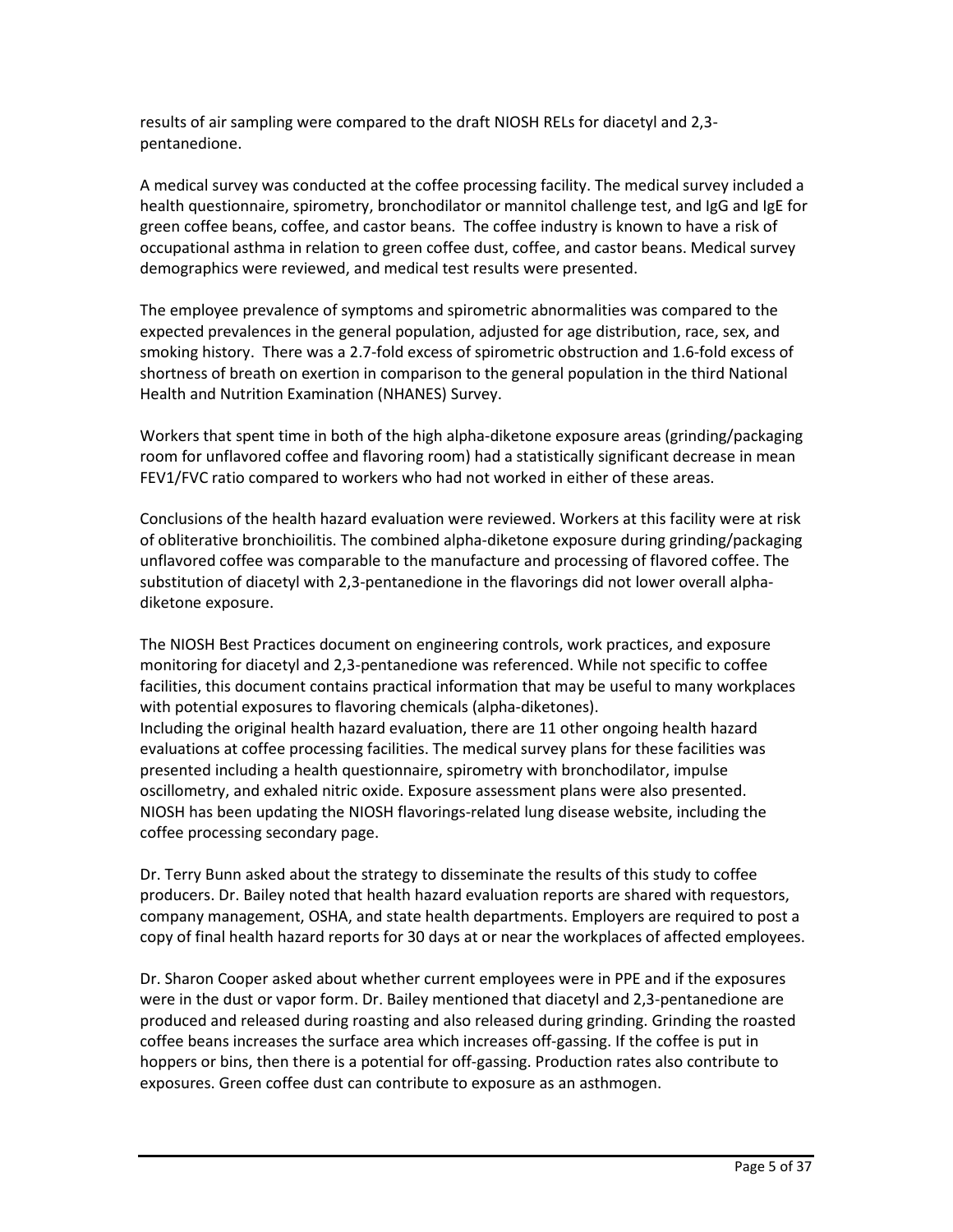NIOSH recommended PAPRs with organic vapor cartridges and particulate cartridges/filters until engineering controls and administrative controls could reduce exposure.

Dr. Mark Nicas observed that their exposures were probably higher than on the chart. Dr. Nicas wondered what number of people were examined that had never been in the flavoring room prior to 2012? Dr. Bailey mentioned that NIOSH did not assess prior exposures but only looked at current exposures. The average duration of employment was 2.9 years (median duration 1.3 years). Thus, most workers had not been exposed to flavorings when the major chemical in the flavorings was diacetyl, rather than 2,3-pentanedione before the fall of 2011.

Dr. Mark Nicas mentioned that flavored coffee beans had about 25% of diacetyl added prior to grinding. Dr. Nicas also wondered if there a NIOSH method for real-time monitoring for diacetyl at 5 ppb? NIOSH was using real-time monitoring for total VOCs when looking at specific tasks, such as roasting, unloading the roaster, or grinding the roasted coffee. Dr. Bailey mentioned that in addition to using the standard OSHA method, NIOSH has been using a modified OSHA method (that uses a mass spectrometer) for improved detection limits. Additionally, NIOSH has been using evacuated canisters to collect air samples for diacetyl and 2,3-pentanedione. The REL is still a draft REL and is based on health hazard evaluation data that Dr. Bailey mentioned on microwave popcorn and animal data.

Dr. Grace Lemasters asked why not recommend stop using flavorings on coffee beans. Also, what about end users, like coffee shops that grind coffee on the spot. NIOSH just started evaluating coffee cafes. NIOSH has not recommended to stop using flavorings, but recommended using controls to decrease exposure.

Dr. Judith McKenzie asked about the magnitude of the problem and efforts toward dissemination. Is there a sense of how much is known and ready for dissemination? How much dissemination has there really been? Dr. Bailey mentioned that we disseminate our reports through conference presentations, manuscripts, medical providers, and the NIOSH website. NIOSH tries to get the information to the people who need it. There has also been some media coverage.

Ted Courtney stated that it mentioned that diacetyl is released in other cooking and baking environments. Is this localized to coffee or is it wider spread? Dr. Bailey mentioned that diacetyl has been seen in cooking oil (butter-flavored cooking oil). It depends on the volume of use. NIOSH does not have additional information right now. We have been in commercial kitchens; NIOSH detected low levels of diacetyl in bulk samples of unsalted butter and a butter-flavored cooking oil. Diacetyl was not detected in any area or personal air samples collected at these commercial kitchens.

Lamont Byrd asked about evaluating the effectiveness of engineering controls and PPE to reduce to the REL. Dr. Bailey mentioned that engineering controls have been evaluated in flavoring manufacturing. Engineering controls have been effective in microwave popcorn manufacturing. The draft NIOSH criteria document indicates that this is possible. In addition, there is published work that demonstrates the effectiveness of controls (Best Practices Document).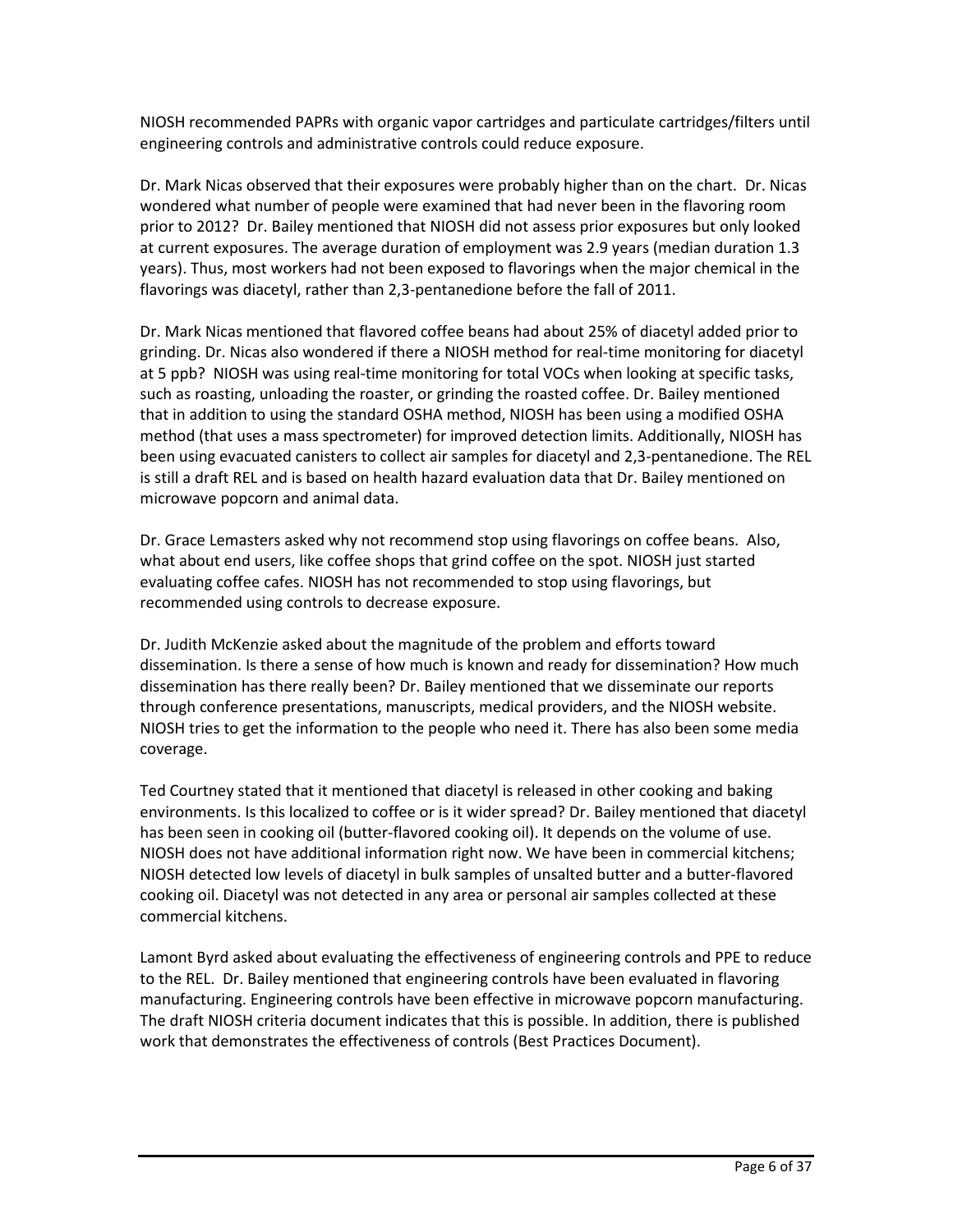Dr. Bonnie Rogers asked many coffee roasters there are in the U.S.? Dr. Bailey mentioned that the exact number is not very well defined, but there are over 19,000 workers employed in coffee and tea manufacturing. There are many small coffee roasters.

Dr. Bonnie Rogers asked about the difference in toxicity between diacetyl and 2,3 pentanedione? Dr. Bailey mentioned that animal studies show that 2,3-pentanedione is just as toxic. The differences in the draft RELs reflect measurability.

Dr. Bonnie Rogers asked about the contribution of smoking and about the status of the Criteria Document?

Dr. Bailey mentioned that NIOSH studies are adjusted for smoking. Dr. Lauralynn McKernan mentioned that it is currently under review.

# **NORA: Burden Need Impact Presentation Third Decade of NORA and Research Framework for Evaluating Research.**

Dr. Sarah Felknor acknowledged her NIOSH colleagues and presented background and context of the topic to be described. The NIOSH mission was presented and mentioned how NIOSH accomplishes this mission through a variety of scientific activities such as:

- Research
- Surveillance
- Field investigation
- Development of guidance and recommendations

NORA was launched as a public private partnership to engage diverse interests and perspectives to chart a research course. The evolution of NORA was presented. Three decades of NORA were presented (1996 - 2006, 2006 – 2016 and 2016 – 2026). The third decade of NORA will feature 10 sectors and 7 cross sectors. The third decade also identifies core and specialty programs. This evolution shows us how NORA has been responsive to the research challenge of each of the decades.

NIOSH is going to use the Burden, Need, and Impact (BNI) method to identify research priorities. NIOSH must select the most important work, identify priorities to guide investments and base it on burden, need and impact. These concepts are not new in public health. Examples of burden, need and impact were described. These concepts will help NIOSH select research priorities. In the third decade of NORA these principles will guide our sectors and cross sectors. The sectors and cross sectors will work in an integrated fashion to develop burden, need and impact. We are pilot testing this concept in our intramural research competition. NIOSH intramural staff worked together to identify integrated priority goals. Not all cells were populated and some were heavily loaded with a large number of proposals. NIOSH scientists developed 55 proposals for research. They are currently under review for funding.

The rollout of the third decade will be a formal announcement in the summer of 2016. The rollout of the third decade of NORA will coincide with the beginning of the fiscal year. We are planning a state of the science meeting in Denver in 2017 in the summer.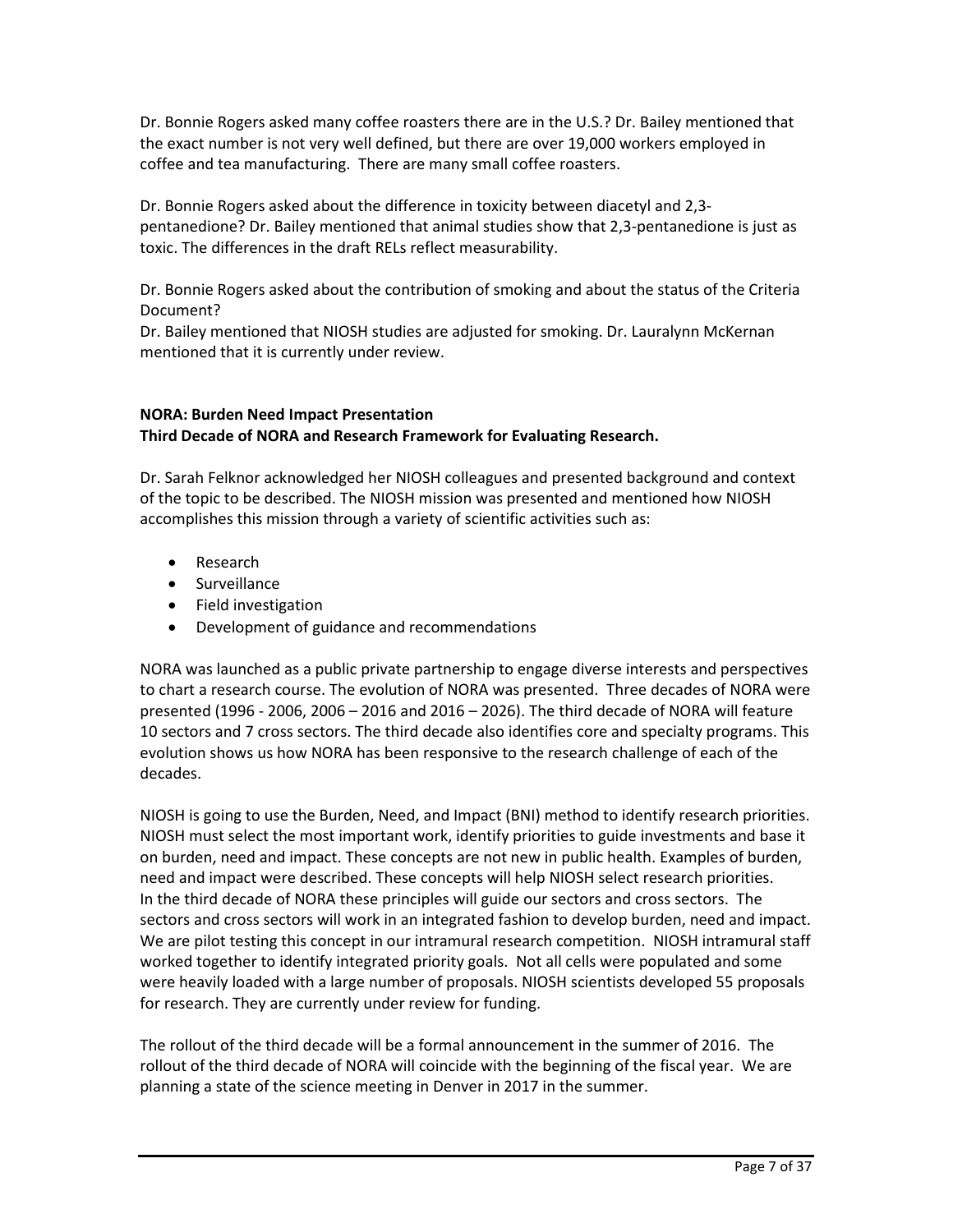Dr. Charles Redinger asked about this from a program evaluation, how do we know that NORA has worked? Dr. Howard mentioned that NIOSH is currently conducting a NORA evaluation and perhaps include this in another presentation. Dr. Sarah Felknor noted that NIOSH has conducted an evaluation over the last 2 years. NIOSH has also evaluated its research programs according to relevance and impact. In the summer rollout, we will have quantitative and qualitative information on the impact of NORA. We have some recommendations for the third decade of NORA. There are issues with tracking outcomes. The NIOSH Program Performance and Evaluation Office (PPEO) has been leading an effort for NIOSH evaluation. Dr. Howard stated when NIOSH first started GPRA measures, the PART process and NAS reviews, one of the things we learned was the importance of identifying the outcome and how it would be improved by any given set of activities and outputs.

Dr. Grace Lemasters asked if neurological disorders considered in the cross sectors? This is important with nano exposures. Dr. Howard mentioned that we are trying to create focus in our sector and cross sector programs. We have tried to reduce the formalization for some research interests. There are core areas and special emphasis areas that could capture these interests without the formalization of NORA. We are trying to use the BNI criteria to create a rational approach for prioritization. There is a part of our world that cannot be predicted, but for the part that we can, we are trying to use our BNI approach to demonstrate our priorities.

Ted Courtney asked how did NORA evolve from the first decade to the second decade? Dr. Howard mentioned that the first decade reflected an academic approach for conducting research. The second decade was shifted to reflect interest from labor and management to relate research to the work environment. Consequently, we got more involvement from labor and management in NORA. Ted Courtney asked about what did NIOSH have in mind for emerging technologies in the new NORA? Dr. Howard mentioned that emerging issues are an input to the BNI framework. The connection would be with a sector or cross sector that might take that up as a priority. Ted Courtney asked about work organization? Dr. Howard mentioned that NIOSH has had a legacy program with work organization and stress. The seventh cross sector gets to the issue of healthy work design.

Dr. Sharon Cooper mentioned that she liked the BNI framework. Does this have an implication for the extramural community? Dr. Howard – From my perspective, NIOSH is trying to create a universal calculus for NIOSH funding. Dr. Sarah Felknor mentioned that the concepts of BNI are not new. Researchers have been describing these concepts previously. You will start to see in the funding opportunity announcement (FOA), specific instructions to address BNI and where to put it. We will now be able to follow the same metrics across intramural and extramural research. We have specific instructions to address BNI intramurally. We are trying to figure out whether we are going to add an additional review criteria to the National Institutes of Health 9 point scale (NIH 9) criteria that are used to score proposals. This will allow the NIOSH Secondary Review Committee to have a common metric across intramural and extramural projects. The FOA typically asks researchers to identify a NORA sector and strategic goal that the research is responsive to. The second decade of NORA had numerous goals which made it difficult to be strategic. The NIOSH Office of Program Planning and Evaluation (OPPE) will be giving guidance on goals and how to be more strategic. There will still be an opportunity for investigators to initiate new ideas or address emerging issues.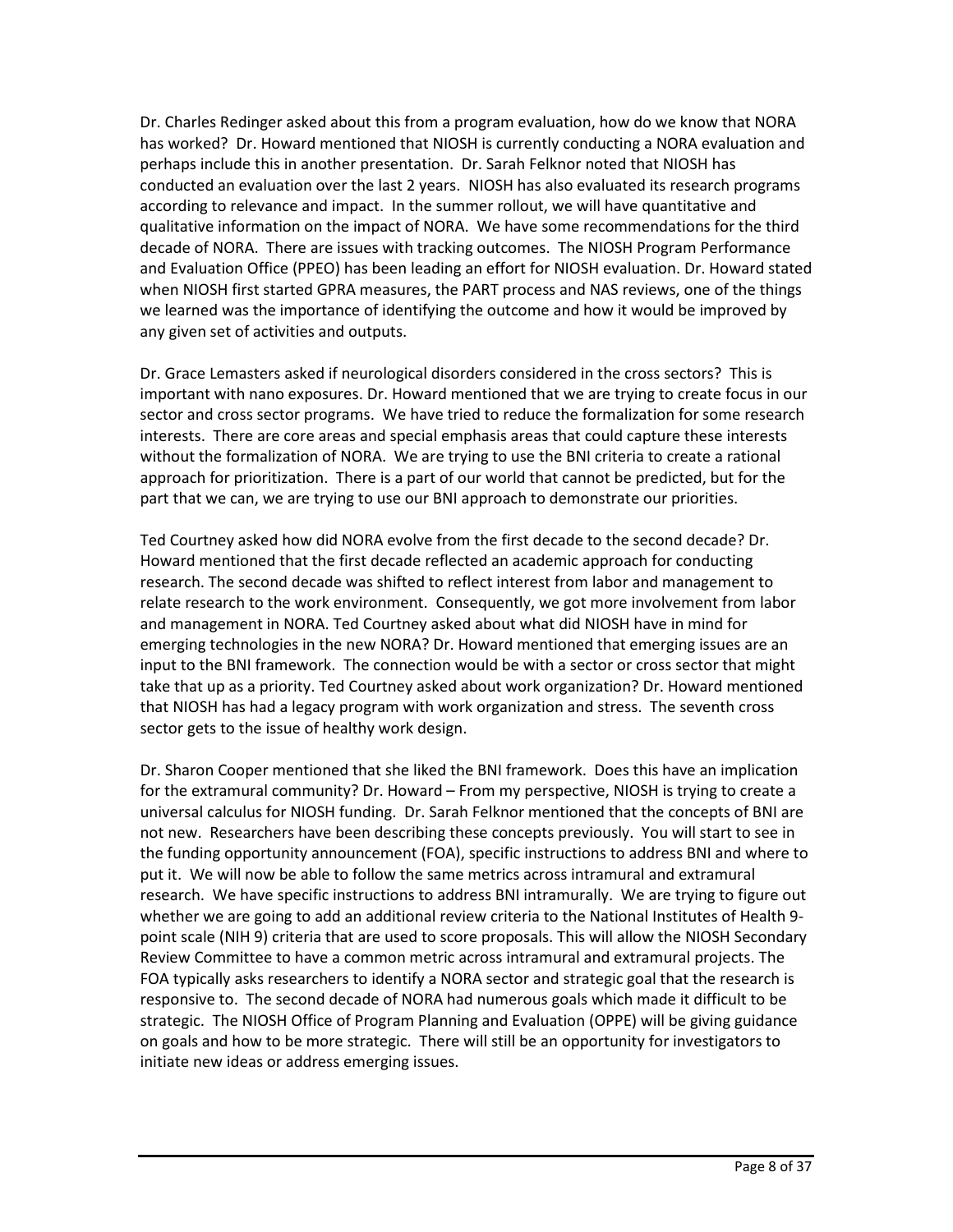Dr. Howard mentioned that we would like to reduce our goals to focus efforts on intermediate outcomes. This is the area where we have the most opportunity to transfer outputs to outcomes and get toward impact.

Dr. Charles Redinger suggested that NIOSH should try to work in sustainability into core and specialty programs where you mention climate change. This would help with the integrity of how sustainability is reported. Dr. Sarah Felknor mentioned that the approach is flexible for the core and specialty programs and it allows them to find the sector or cross sector that most closely matches there effort.

Dr. Bonnie Rogers asked that with the core and specialty programs, is the expectation to select the core and specialty program and fit it into the sector and cross sector area. Dr. Sarah Felknor mentioned that the process that we used in our pilot, was to let the core and specialty program engage the sector and cross sector for finding the best match. The match might be based on burden on priority goals.

Dr. Bonnie Rogers mentioned that it was said on the presentation that there will be room for investigator initiated research. Do you just make the case for it, if it doesn't fit? Dr. Sarah Felknor mentioned that NIOSH is getting ready to reissue the standing announcement for RO1 and R21 and previous language indicated that priority may be given to stated priority goals. There is opportunity for researchers to identify workplaces and health outcomes of interest.

Dr. Bonnie Rogers asked that in gauging impact, do NIOSH also consider increasing awareness. I hope that does not get lost. Dr. Sarah Felknor mentioned that one of the bullets under impact, gives language that would include raising awareness. This is more of an output that would lead to impact. We are pilot testing the review criteria for BNI right now intramurally.

Dr. Terry Bunn asked if performance measures will be included at the launch of the third decade of NORA? Also, raising awareness may lead to measurement bias in measuring injury rates and I hope that this is included in how to bring the next decade of NORA forward. Dr. Sarah Felknor responded that it would, the OPPE is developing guidance to help our sector and cross sector programs articulate measureable goals. Measuring awareness is challenging. We have tried to measure or demonstrate reach in the second decade of NORA. Beginning the third decade, we will begin with a better approach for how to approach setting goals. This will help with evaluating programs and activities in the third decade of NORA.

Ted Courtney asked how is NIOSH going to stimulate innovation? Dr. Sarah Felknor mentioned that is likely to come up in need and argue the potential for impact. Also, burden is not limited to reported burden. It also includes potential burden.

# **Dr. Paul Schulte Translation Research**

Dr. Paul Schulte started the presentation acknowledging all the member of the workgroup that contributed to these efforts. Over the last 20-30 years there is new emphasis on science generated in the context of application. This is referred to as Mode-2 science and it is related to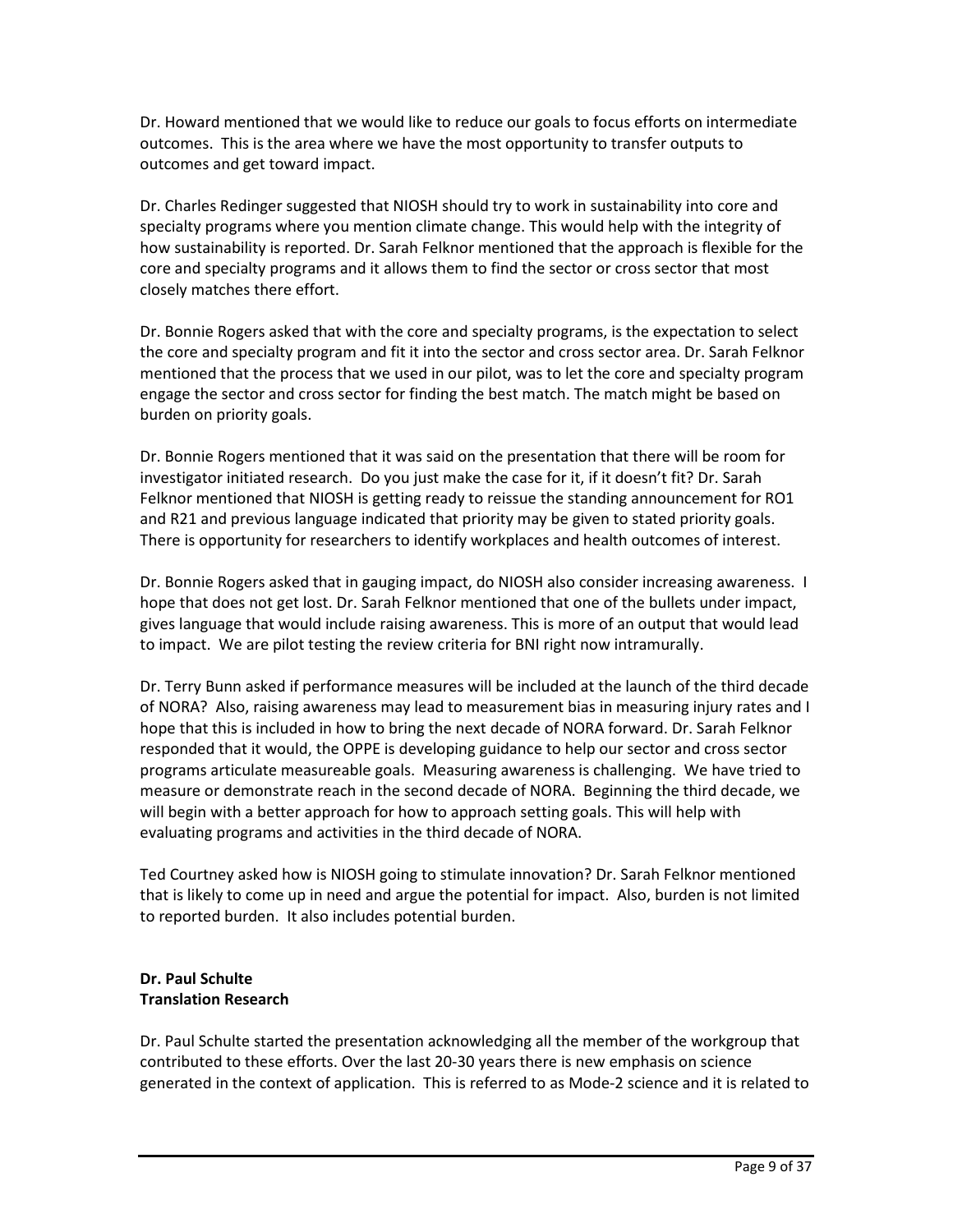generating knowledge for a societal purpose. The trend in government is related to GPRA, PART and GRPAMA.

There has been a new emphasis at NIOSH with a focus on intervention effective research, NORA and then the research-to-practice concept. The second decade of NORA started to think about the continuum of research to end outcomes. Then the Education and Information Dissemination Division (EID) started a research program on translation research. In 2013, the Burden, Need, and Impact (BNI) workgroup called for an emphasis on impact science.

The Research to Practice program is critical to drive translation research. It is the way that NIOSH drives impact. Historically, it was thought to be enough to only publish the results from research. NIOSH is now focusing on translating findings to practice. During the second decade of NORA, NIOSH developed a logic model with a focus on transferring outputs to outcomes. This is not a linear process and it also involves feedback. The NAS committee that reviewed the NIOSH programs developed two recommendations regarding research translation. NIOSH must do more to learn about how to improve the likelihood that research translation efforts will positively impact worksites and NIOSH should continue contributions to research on improving the effectiveness of translation efforts.

NIOSH has identified four types of research in the institute: basic, intervention, translation and surveillance. Translation research is the study of the processes, drivers and barriers that affect the relationship between research outputs and downstream outcomes. It is not research to practice but rather the study of those activities.

The field includes knowledge utilization, intervention effectiveness, outcomes research, implementation research, impact evaluation, program evaluation, and communication and dissemination research among others.

The National Institutes of Health (NIH) has four phases to move information from the bench to the bedside; NIOSH has adapted these to occupational safety and health:

Phase 1 – NIOSH would study how to take a laboratory or field study finding and make it into actionable information.

Phase 2 – NIOSH would assess the internal validity and efficacy of the actionable packaging of the knowledge.

Phase 3 – NIOSH would study how best to move it into occupational safety and health practice.

Phase 4 – NIOSH would study how to scale up solutions.

One activity of the Translation Research Program will be capacity building within NIOSH. Many of the NIOSH skill sets are not aligned with research translation skill sets. There is a need to further develop the internal capabilities of NIOSH.

The literature is ambiguous on what to call this area: research translation, translation research, or translational research. NIOSH calls this translation research. NIOSH will start an inventory of current translation research and other activities. NIOSH will form a intramural translation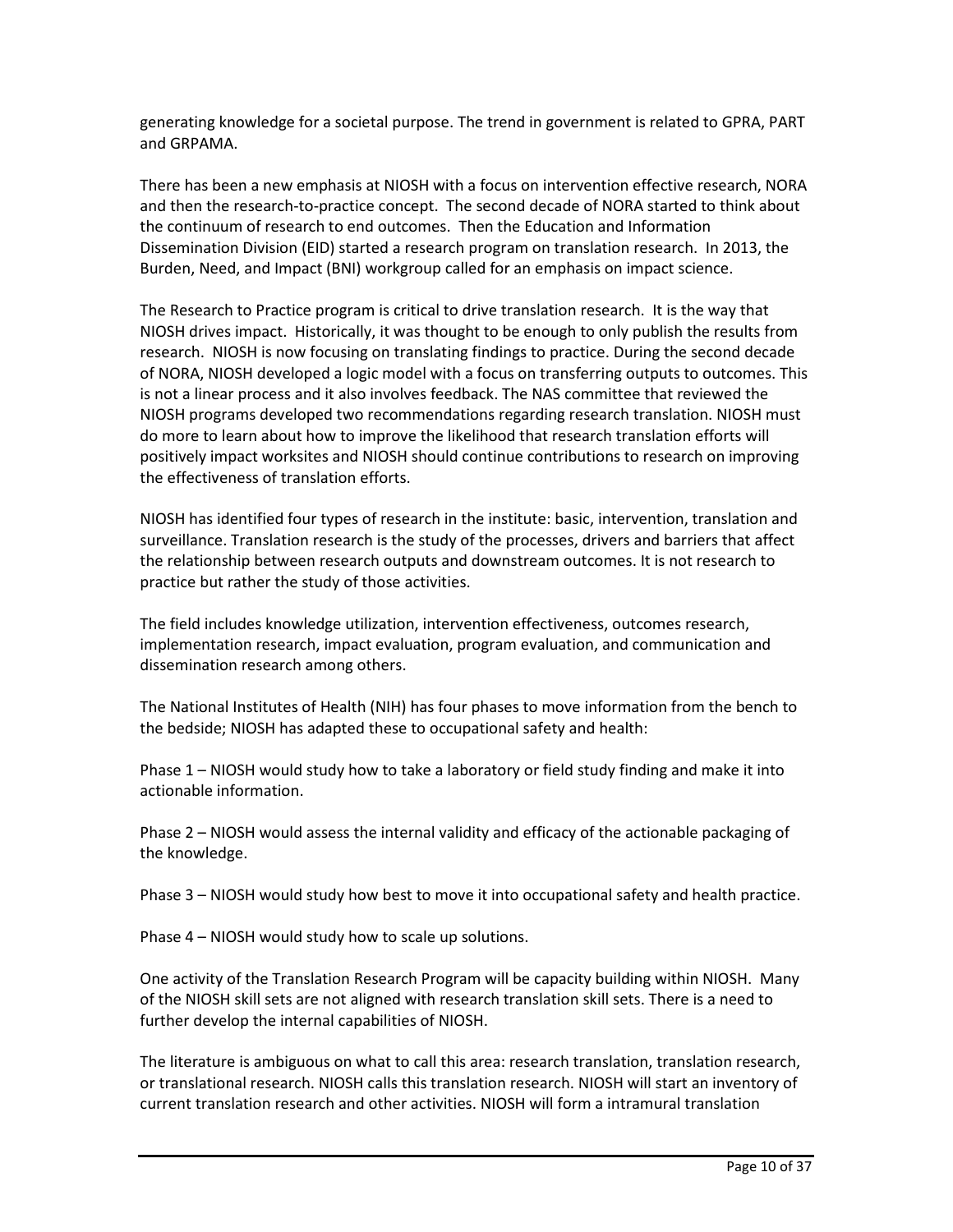research council. NIOSH will work with the extramural community to develop targeted funding announcements.

The translation research program will be added to the list of Core and Specialty Programs. As such, its function will be to promote Translation Research and coordinate activities related to it across NIOSH. Actual Translation Research will be conducted by investigators in Divisions, Laboratories, or Offices (DLO) and be managed therein.

Dr. Mark Nicas asked about the NIOSH findings showing that grinding beans caused an exposure above the draft REL. Can you illustrate for me what kind of research translation study would be done in Phase 1? Dr. Paul Schulte mentioned that there maybe a variety of ways to study how this information would be disseminated or utilized by employees. Additionally, the cost effectiveness of engineering controls could be determined and studied as a motivational factor. Overall, research would assess how organizations take that information and make decisions to protect workers.

Dr. Charles Redinger mentioned that there may be a connection with action research. One issue to be aware of is whether research is driven to practice too quickly. Think about validity and reliability. Dr. Paul Schulte mentioned that this is examined in the second and third tier of research translation. Also, the timing is critical. You can be premature in moving science too quickly.

Ted Courtney asked what does success look like? Is there anyone doing this well? Dr. Paul Schulte mentioned CPWR does good translation and as part of their efforts. This is an example of research translation. There are also good examples at NIH with biotechnology. McMaster University also is an example of historic training about translation research.

Ted Courtney mentioned that NIOSH may also want to reach out to the Institute of Work and Health. They presented at NOIRS last year. For the extramural community, to what extent is there a journal appetite for this information? Dr. Paul Schulte mentioned that there are several journals with translation research in the title. The focus on workers and employers will take time to develop.

Dr. Sharon Cooper asked if there are any thoughts on how to incorporate this into the Education and Research Centers (ERCs) and train the occupational safety and health workforce? Dr. Paul Schulte responded that there are, there will be an extramural component that will involve discussion with the ERCs. In occupational safety and health we need more space for organizational sciences. We have to train people to do this. We may need more interaction with social science departments. The field is evolving. The ERCs and TPG's (Training Program Grantees) will be important in this evolution.

Ted Courtney asked if there is an opportunity for industrial psychology to take on research translation questions? Dr. Paul Schulte mentioned that he would not want this to be seen as a study of the behavior of workers. We are interested in study employers and workplaces. Dr. Schulte would also want to make sure that we do not imply that we should shrink the traditional occupational safety and health professionals. We want to expand the grouping.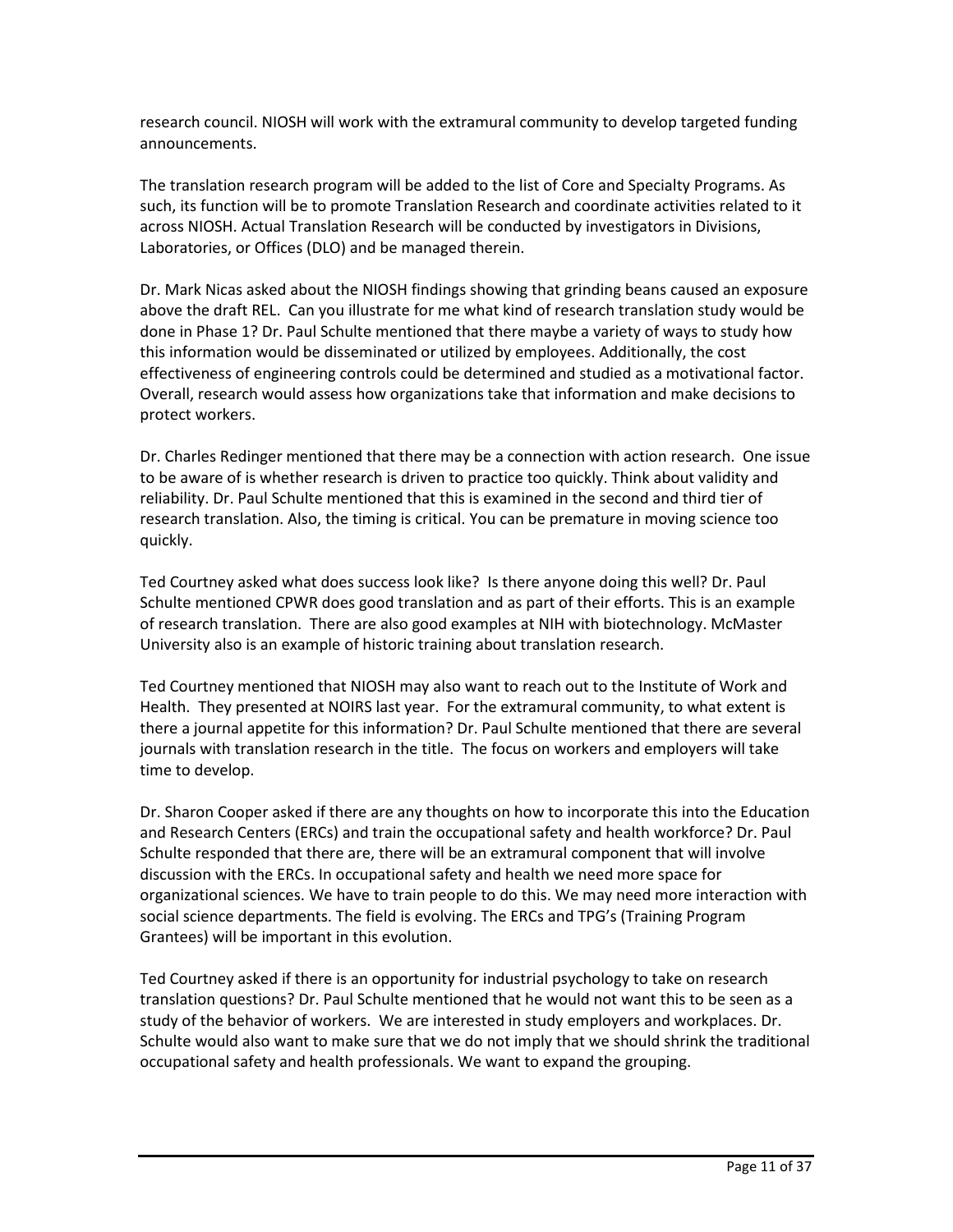Dr. Charles Redinger mentioned that there might be room for a matrix approach to dip into the other programs and bring this concept forward. Dr. Paul Schulte mentioned that a matrix approach could be useful for OSH to have a strong translation and impact assessment. We are not investing enough of our mental capital on assessing impact.

Dr. Mark Nicas mentioned that it is hard to measure impacts of health and safety outcomes. If you cannot do that, then what would you measure? Dr. Paul Schulte mentioned that we look for immediate impacts, such as measures for moving people to action. Is it using NIOSH or other authoritative guidance in corporate risk management policies and asking trade associations to rebroadcast NIOSH recommendations. Some of these end outcomes are many years down the road and we need more outcomes that are measurable over a shorter time frame.

Dr. Bonnie Rogers mentioned that you can take a topic and think about the translation of that information according to several components (curriculum, management). Dr. Paul Schulte mentioned that we need to have the whole OSH community to engage in translation research.

Dr. John Howard mentioned that we have focused on evaluation today. Organizations have measures for performance that are outcome-based. Individual researchers can produce outputs but may not have specialization to move research to outcomes. There are also increased costs associated with producing research in an evaluation-oriented organization. Dr. Terry Bunn mentioned that all of this points toward an interdisciplinary research. There could be an opportunity for NIOSH to use collaborative agreements to draw on expertise among intramural and extramural researchers to advance translation research. Dr. John Howard mentioned that what we try to do is integrate our research. Dr. Sarah Felknor is the Associate Director for Research Integration. We must be respectful of intellectual property. We also ask about comparative advantage and intramural/extramural research using our BNI method.

Dr. Charles Redinger asked how the Board can learn about translation research? Dr. Paul Schulte mentioned that he will send some information to Paul Middendorf and make it available over the next couple of weeks.

# **NIOSH Center for Maritime Safety and Health Studies Dr. Jennifer Lincoln**

Dr. Jennifer Lincoln started by talking about the commercial fishing industry, since the NIOSH Center for Maritime Safety builds on the success of our prior research in commercial fishing. Dr. Lincoln would appreciate input and guidance on how to set up a Center and prioritize research.

The extent of the commercial fishing industry was presented. Fishing vessels range in size from small undecked skiffs, to more traditional looking vessels such as purse seiners to vessels that catch and process fish with 200 people on board. The annual fatality rate has been high for this population (128/100,000 workers). NIOSH expanded the commercial fishing safety research program to a national program in 2007. There are active projects on every coast in the United States and NIOSH has many partners throughout the US.

The Commercial Fishing Vessel Safety Act was passed in 1988 which gives the US Coast Guard jurisdiction for fishing safety. The regulations written for this Act focus on life saving equipment.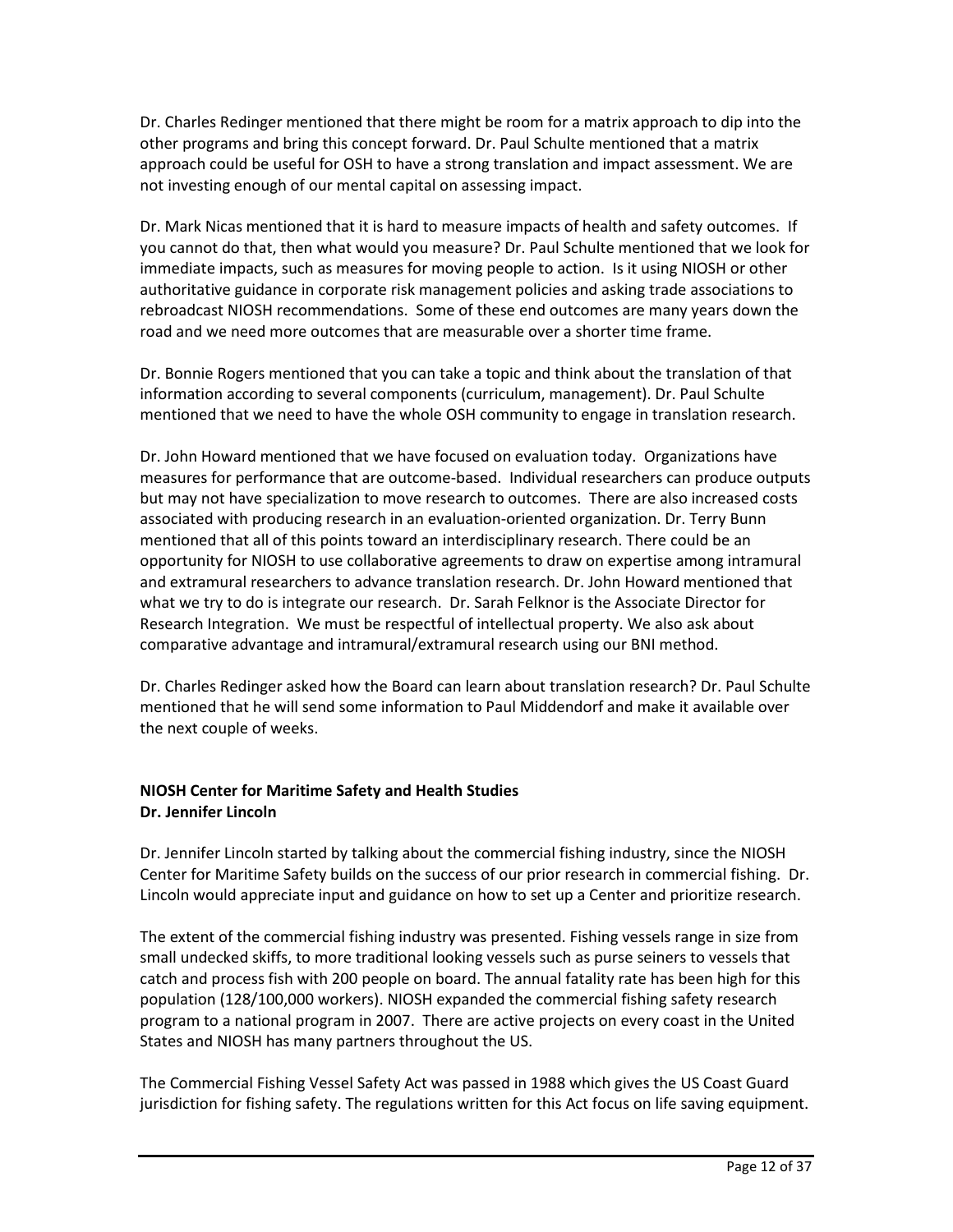There are no primary prevention regulations such as mandating vessel inspections or vessel maintenance which would prevent emergencies at sea from occurring in the first place. There are also no requirements for Personal Flotation Devices (PFDs) to be worn on deck while fishermen are working.

NIOSH has an MOU with the USCG, signed in March 2014. During the most recent renewal, we included language that allows us to work on fishing safety issues as well as other maritime industries and collaborate regionally on interventions.

NIOSH Commercial Fishing Incident Database is used to identify the hazards that exist within the regions of the country. Most hazardous fishery events were presented by region including, AK, West Coast, East Coast and Gulf of Mexico. Winch entanglements are a major problem for fishermen. One of the NIOSH projects is to design stationary guards to protect against winch entanglements. The number of fatalities and the fatality rate among commercial fisherman in Alaska has been decreasing since 1990.

Data demonstrate that commercial fishermen that fell overboard and died were not wearing a PFD (n = 210, 2000-2014). NIOSH studied reasons for not wearing PFD and used a research to practice approach to promote design of more acceptable PFDs.

The NIOSH commercial fishing safety research program attempts to inform national policy, and has research partners internationally as well. NIOSH established the Center for Maritime Safety and Health Studies in November 2015.

Maritime workers include individuals employed:

- On vessels
- At waterfront facilities, working in and around vessels
- On shore directly supporting marine operations

The Core Areas of Focus for the Center include:

- Commercial fishing
- Fish processing
- Shipyard operations
- Marine transportation
- Marine terminal operations
- Long shoring
- Commercial diving
- Aquaculture

Maritime Industry hazards include:

- Exposure to toxic chemicals, metals, and dust
- Exposures to extreme heat or cold
- Musculoskeletal/ergonomic injuries (MSDs)
- Confined spaces
- Shiftwork and fatigue
- Falls overboard/drowning
- Vessel disasters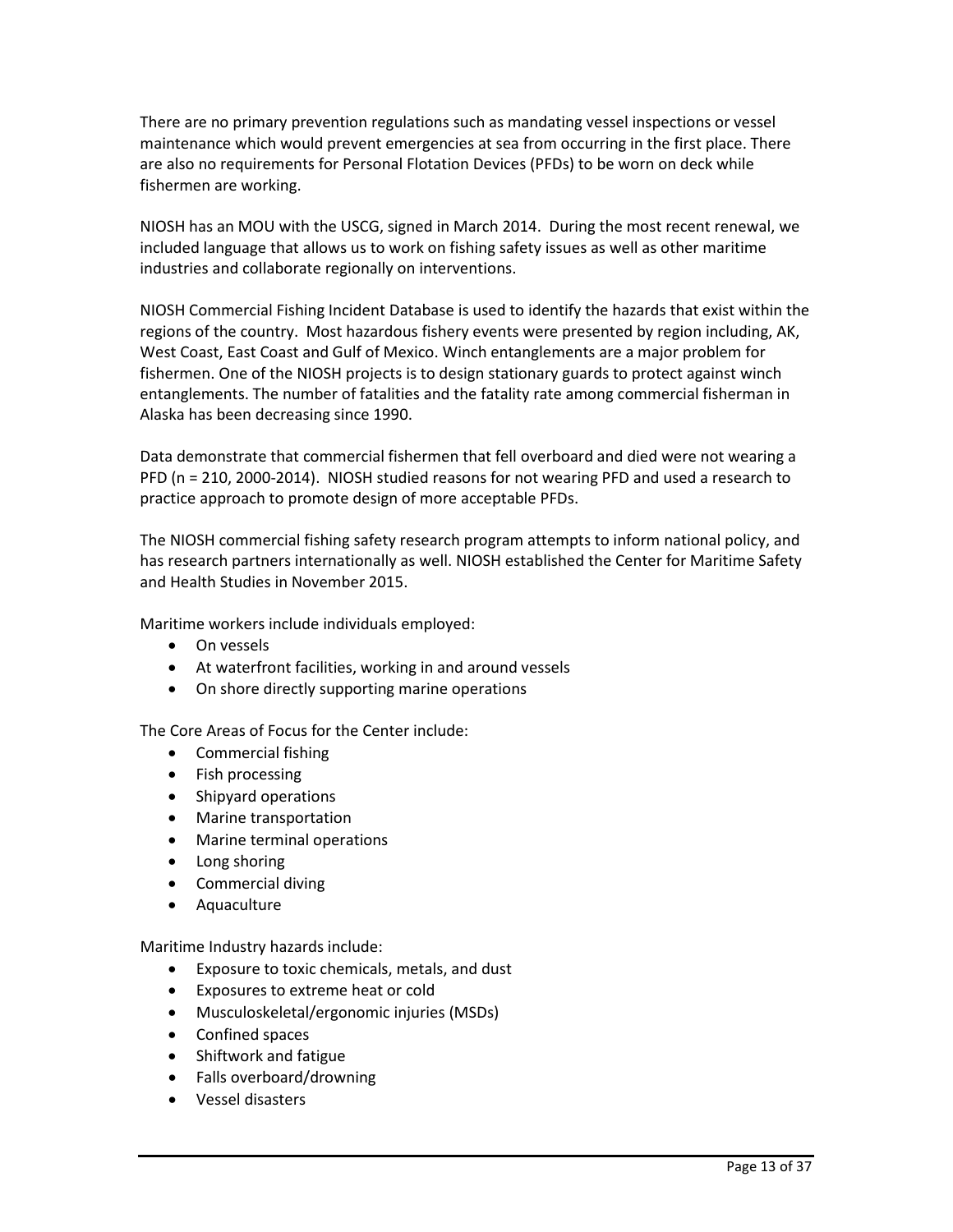- Deck safety
- Falls and traumatic injuries
- Diving injuries

There are complex maritime jurisdictional issues. Next steps include collecting additional burden data, developing an understanding of the maritime industry, developing a census of NIOSH projects related to maritime, and meeting with external stakeholders.

Dr. Terry Bunn asked if NIOSH is including great lakes, rivers and surveillance system? Dr. Jennifer Lincoln replied yes. The maritime definition does not have a geographic or type of water limit.

Dr. Terry Bunn mentioned that this topic seems to cover multiple sectors. What about reaching out to the National Center for Health Statistics (NCHS) to get death certificates and then do a literal text search for related deaths? Dr. Jennifer Lincoln thanked Dr. Bunn for the suggestion.

Dr. Jaswant Singh asked if NIOSH covers offshore oil and gas and supply vessels, tugs, and barges? Dr. Jennifer Lincoln replied yes, we identified this as a research need.

Dr. Karla Armenti mentioned to consider reaching out to NIOSH funded state occupational health surveillance states and ERC sites. They even may have medical records via hospital discharge data. Dr. Jennifer Lincoln agreed.

Dr. Terry Bunn mentioned that trauma registry data from the states does have industry, occupation and a work related indicator. Also think about the Fatality Assessment and Control Evaluation (FACE) program. Dr. Jennifer Lincoln agreed.

Dr. Bonnie Rogers asked how many workers are potentially affected? Dr. Alice Shumate indicated it is a challenge to identify the total number of workers. This may be up to 500,000 (160K in shipyards, 100K in marine transport, 100K in marine terminals and longshoring, 100K in fishing, 35K in seafood processing). We do not have demographics to get additional variables, such as males and females, ages etc.

Dr. Grace Lemasters mentioned that this is a complex task in that this is multiple industries. Have you been able to prioritize the burden in this industry and where might you have the most impact? Dr. Jennifer Lincoln indicated that we should look at data and our capabilities and create priorities. We can then try to develop strategies to leverage resources across NIOSH both intramurally and extramurally. Part of what we're doing with our meetings this week in Washington, DC is meeting with stakeholders to help us prioritize.

Dr. Lamont Byrd asked if NIOSH's maritime definition include charter? Dr. Jennifer Lincoln replied yes. We are thinking that any worker operating or working on a vessel.

Dr. Jaswant Singh mentioned that he would think that ergonomics will be the biggest priority after deaths. Dr. Sharon Cooper mentioned that you might want to reach out the Office of Naval Research and Dr. Charles Redinger mentioned to also look at the Department of Defense (DOD). Dr. Bonnie Rogers asked if NIOSH is working with the oil and gas sector? Dr. Jennifer Lincoln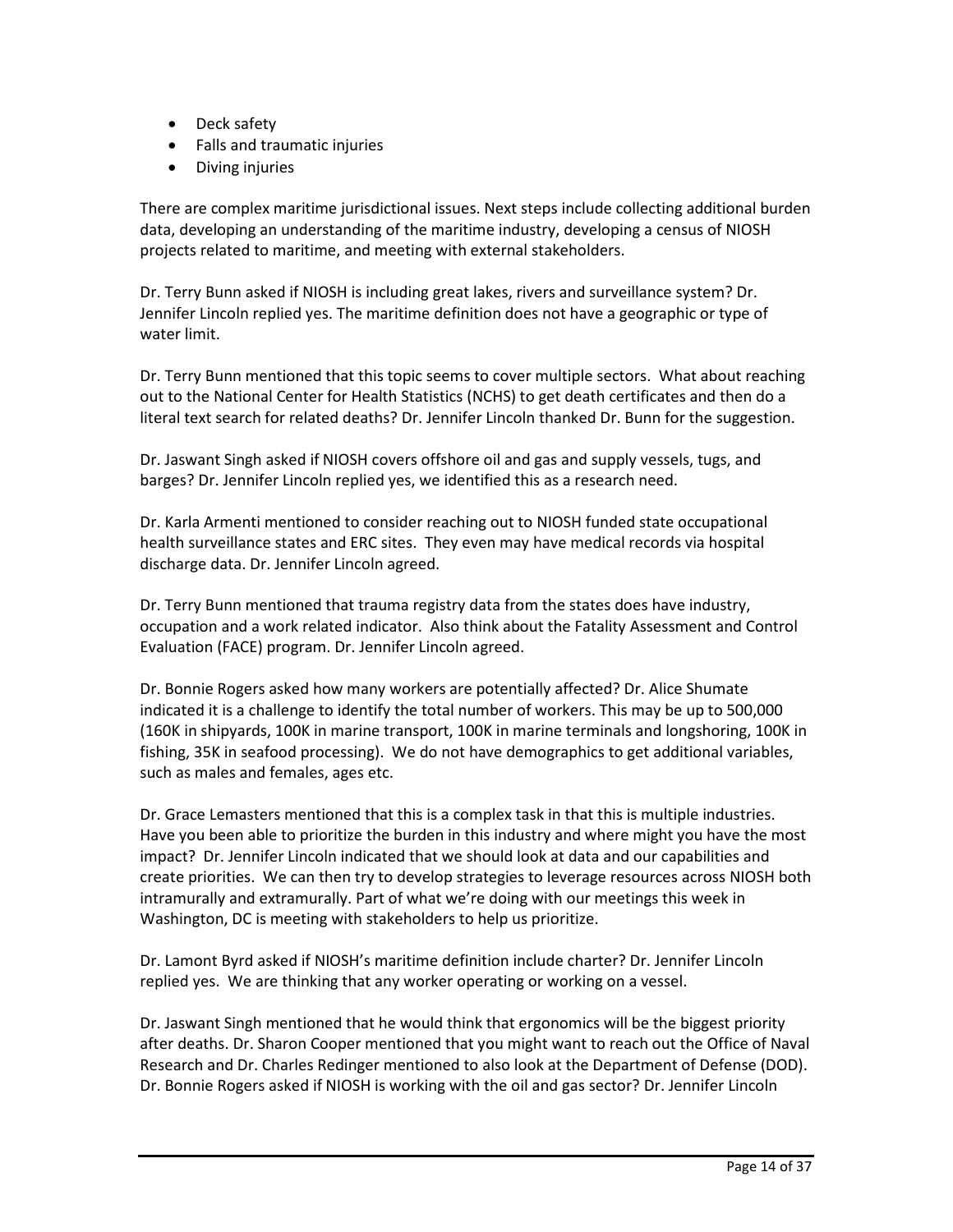indicated that we published an MMWR on fatalities that included those that occurred during transportation activities including marine transportation.

Dr. Charles Redinger asked what attribution can NIOSH claim for the reduction in fatalities among commercial fishermen? Dr. Jennifer Lincoln stated that NIOSH has had an impact in Alaska and would like to think that NIOSH has an impact Nationwide.

## **Wrap up and Adjourn**

- We will send an email for future meetings, maybe mid-September through end of October.
- We discussed in the previous BSC meeting about having a Wikipedia presentation in Morgantown. NIOSH will pursue this idea.
- Please email Paul Middendorf with suggestions for topics.
- A presentation on the second decade of NORA evaluation also have a topic on hazard banding and how pharmaceutical companies have used this system.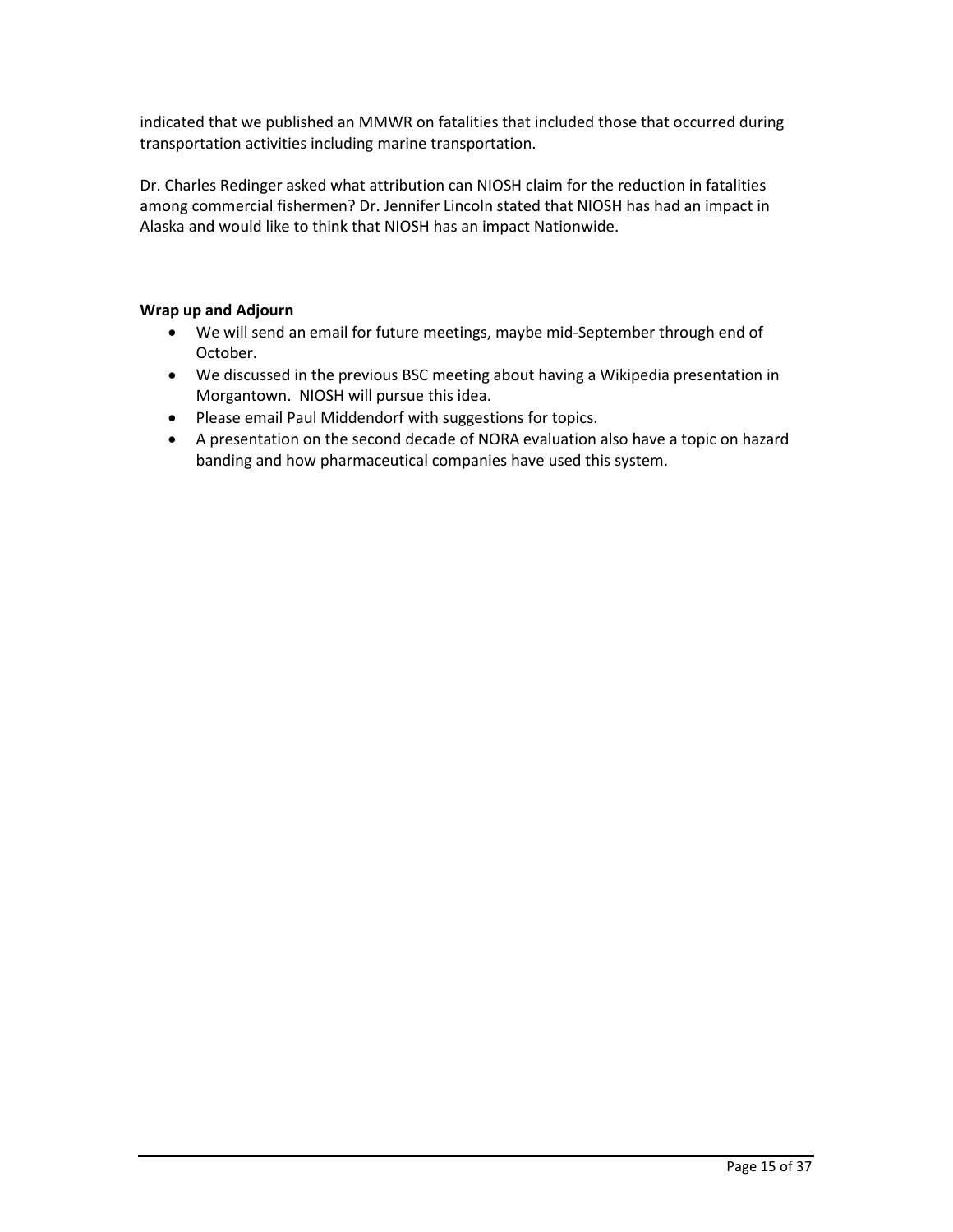# **Appendix A**

# **Department of Health and Human Services Centers for Disease Control and Prevention National Institute for Occupational Safety and Health Board of Scientific Counselors (BSC) Agenda: Sixty-Sixth Meeting**

395 E Street, S.W., Suite 9000 Participant Code: 63257516 Washington, DC **Wednesday ─ March 30, 2016**

NIOSH Offices Conference Number: 888-397-9578

#### 20201 <https://odniosh.adobeconnect.com/nioshbsc/>

| <b>Time</b>   | <b>Topic</b>                            | <b>Presenter</b>                       |
|---------------|-----------------------------------------|----------------------------------------|
| All times are |                                         |                                        |
| 8:30 am       | Welcome and Introduction                | Dr. Paul Middendorf                    |
|               | <b>Meeting Logistics</b>                | DFO. NIOSH                             |
| $8:45$ am     | Agenda, Announcements, and              | Dr. Bonnie Rogers                      |
|               | <b>Approval of Minutes</b>              | Chair, NIOSH BSC                       |
| $9:00$ am     | <b>Director's Opening Remarks</b>       | Dr. John Howard                        |
|               |                                         | Director, NIOSH                        |
| $9:30$ am     | Diacetyl in Coffee Roasting             | Dr. Rachel Bailey                      |
|               |                                         | Respiratory Health Division, NIOSH     |
| $10:15$ am    | <b>Break</b>                            |                                        |
| 10:30 am      | <b>BNI Framework and NORA 3</b>         | Dr. Sarah Felknor                      |
|               |                                         | <b>Associate Director for Research</b> |
|               |                                         | Integration and Extramural             |
|               |                                         | Performance, NIOSH                     |
| 11:30 am      | Lunch                                   |                                        |
| 12:30         | <b>Public Comments</b>                  | Dr. Paul Middendorf                    |
| 12:45 pm      | <b>Translation Research</b>             | Dr. Paul Schulte                       |
|               |                                         | Division Director, Education and       |
| 1:30 pm       | NIOSH Center for                        | Dr. Jennifer Lincoln                   |
|               | Maritime Safety and Health Studies      | Associate Director for Science,        |
| $2:30$ pm     | Summary & Wrap-up, Future Agenda Items, | Dr. Bonnie Rogers                      |
|               | <b>Meeting Dates, Closing Remarks</b>   | Chair, NIOSH BSC                       |
| 3:00 pm       | Adjourn                                 |                                        |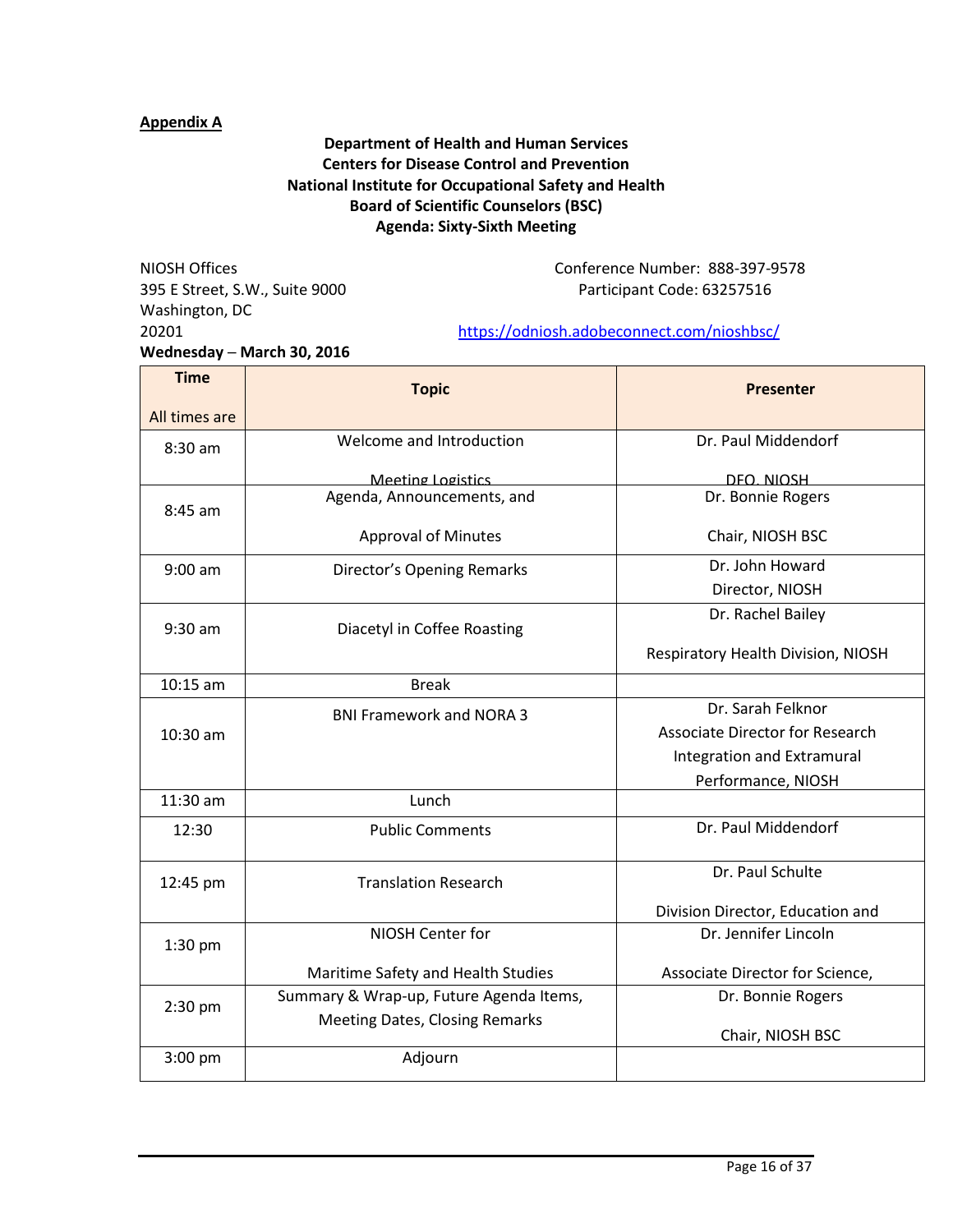#### **Appendix B**

**Board of Scientific Counselors National Institute for Occupational Safety and Health Centers for Disease Control and Prevention U.S. Department of Health and Human Services**

> **395 Patriots Plaza, SW Washington, DC 20201 March 30, 2016**

## **New Members of the Board of Scientific Counselors (BSC)**

**Terry L Bunn Ph.D.** University of Kentucky, Department of Preventive Medicine

**Mary Ann Gruden MSN, CRNP, NP-C, COHN-S/CM** Allegheny Health Network

**Grace LeMasters Ph.D.** University of Cincinnati, College of Medicine, Department of Environmental Health

**Mark Nicas Ph.D., M.P.H., C.I.H.** University of California, Berkeley, Environmental Health Sciences Division, School of Public Health

**Charles Redinger Ph.D., M.P.A., C.I.H.** Redinger 360, Inc.

**Jaswant Singh Ph.D., C.I.H.**  JAS International, LLC

**Ronald W Stout M.D., M.P.H.** Procter & Gamble

NIOSH thanks each member of the NIOSH Board of Scientific Counselors for contributing their time to help advance high quality science at NIOSH for the betterment of workers.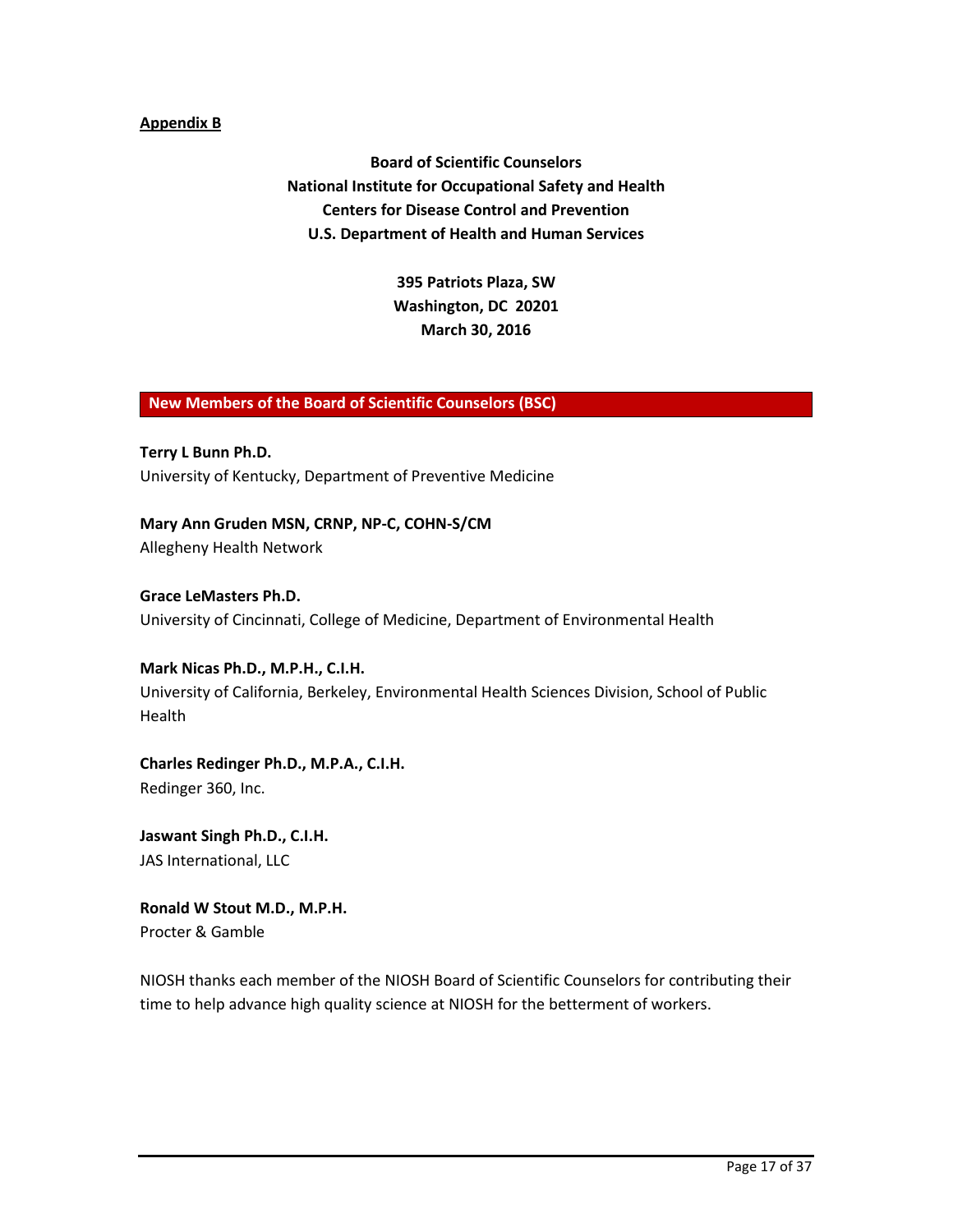#### **FY 2016**

- NIOSH FY 2016 budget is \$339 million. A 4.2M increase from FY 2015.
	- o Restoration of the Agriculture, Forestry and Fishing Program, and the Education and Research Centers which were proposed for elimination in the FY 2016 President's Budget. Both programs also received a funding increase of \$1M each.
	- o Restoration of the extramural Healthier Workforce Centers (part of the Total Worker Health Program) which were proposed for elimination by the Senate.
	- o Mining Research funding increased by \$1.8M to charter the National Academies to develop science-based conclusions regarding optimal monitoring and sampling strategies that support mine operational decision making as it relates to reducing miner respirable coal mine dust exposure.
	- o Funding to support the consolidation of NIOSH facilities in Cincinnati has been restored.
- The Energy Employees Occupational Illness Compensation Program Act (EEOICPA), administered by the NIOSH Division of Compensation Analysis and Support, will receive \$55.3 million.
- On December 18, 2015, President Obama signed into law a bill reauthorizing the James Zadroga 9/11 Health and Compensation Act of 2010. This includes reauthorization of the World Trade Center Health Program for 75 years, ending in 2090.
	- o The World Trade Center (WTC) Health Program was provided appropriation of \$330M for FY 2016. The reauthorization of the WTC Health Program sets a specific appropriation for the next 10 years. Allows unexpended funding to be available in future fiscal years. WTC Bill Reauthorizes WTC Health Program

#### **FY 2017**

- The President's FY 2017 budget provides NIOSH with \$285.6M. A decrease of \$53.4M.
	- o Proposes the elimination of the Agriculture, Forestry and Fishing Program (- 25M), and the Education Research Centers (-28.4M).
- \$55.3M was proposed for the Energy Employees Occupational Illness Compensation Program Act (EEOICPA), a straight-line request from FY 2016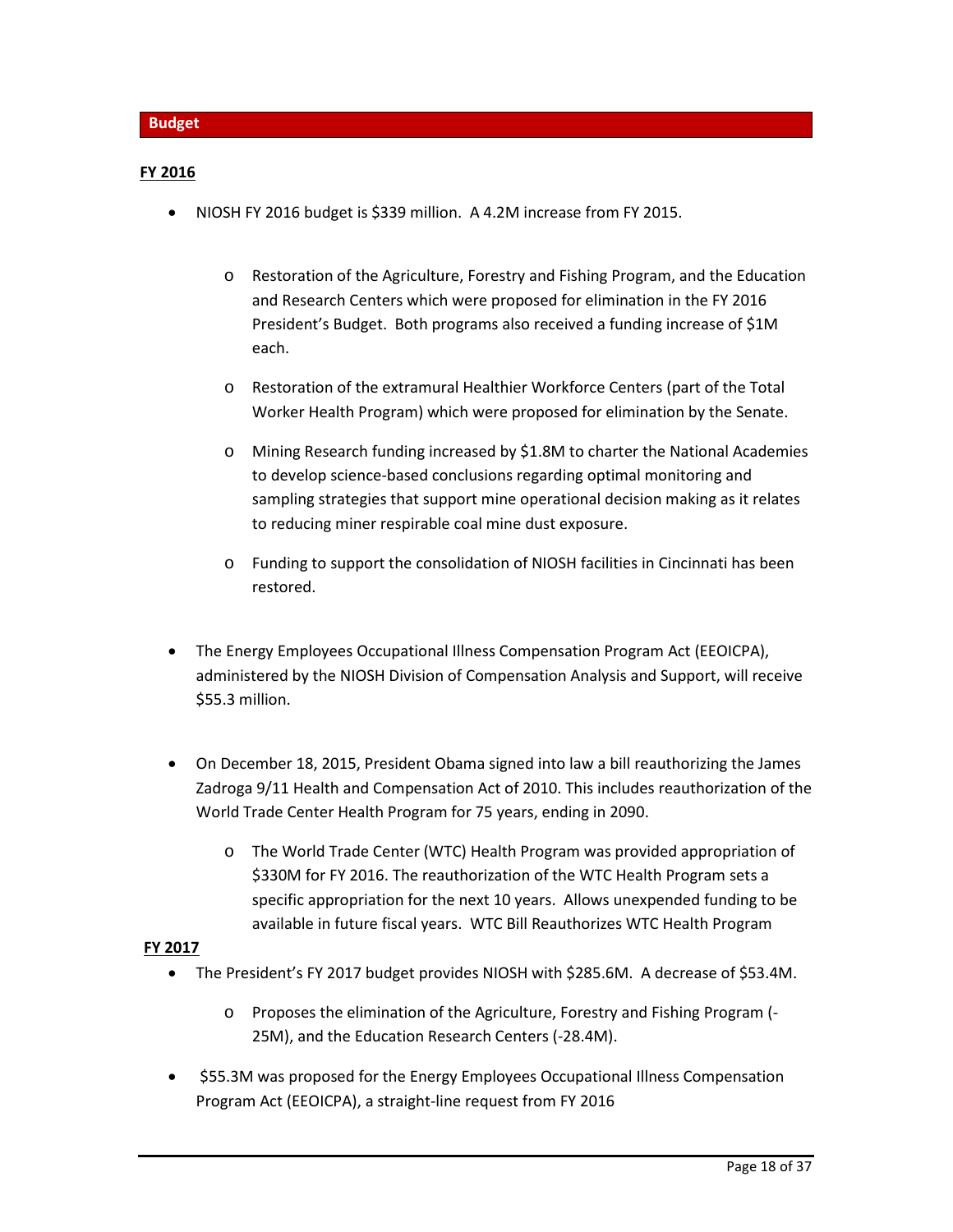• Per the WTC Health Program 2016 Reauthorization, the WTC Health Program will receive \$345.6M in FY 2017, an increase of 15.6M over FY 2016.

#### **Organizational and Personnel Announcements**

- **Kelley Durst** has been appointed as the new Deputy Director for Management in the National Institute for Occupational Safety and Health, effective November 29, 2015.
- **Jessica Elzea Kogel, Ph.D.,** has been appointed as the new Associate Director for Mining in the Office of the Director, National Institute for Occupational Safety and Health (NIOSH), effective February 8, 2016.
- **Eric Lutz, PhD,** has been appointed as the new Director of the Spokane Mine Research Division, effective January 10, 2016.
- **Max Kiefer** has been appointed as the Interim Director of the Western States Division effective January 11, 2016.
- **CAPT Jennifer Lincoln,** Western States Division Associate Director for Science, has agreed to direct the new Center for Maritime Safety and Health Studies (CMSHS

## **Currently or Recently Available for Public Review and Comment**

- **Open for Comment. Docket: 289**:National Institute for Occupational Safety and Health (NIOSH) Quality Assurance Review of B Readers' Classifications Submitted in the Department of Labor (DOL) Black Lung Benefits Program draft**,** closes 04/18/2016.
- **[External Review Draft: NIOSH Current Intelligence Bulletin: Health Effects of](http://www.cdc.gov/niosh/docket/review/docket260a/default.html)  [Occupational Exposure to Silver Nanomaterials](http://www.cdc.gov/niosh/docket/review/docket260a/default.html)** is available for public comment until April 22, 2016. It contains a review and assessment of the scientific literature on the toxicological effects of exposure to silver nanoparticles in experimental animal and cellular systems, and on the occupational exposures to silver dust and fume and the associated health effects. It evaluates the scientific evidence on the role of particle size on the toxicological effects of silver, including the basis of the current NIOSH recommended exposure limit (REL) for silver.
- **[External Review Draft: NIOSH Criteria Document on Occupational Exposure to 1-](http://www.cdc.gov/niosh/docket/review/docket057a/default.html) [Bromopropane](http://www.cdc.gov/niosh/docket/review/docket057a/default.html)** is available for public comment until April 29, 2016. It provides a comprehensive summary of the health effects, exposure data, quantitative risk assessment, and recommendations for controlling exposures in the workplace. 1- Bromopropane is an organic solvent used in manufacturing processes, degreasing operations, cleaning electronics and metal, aerosol applied adhesives, and as an alternative solvent in the dry cleaning industry.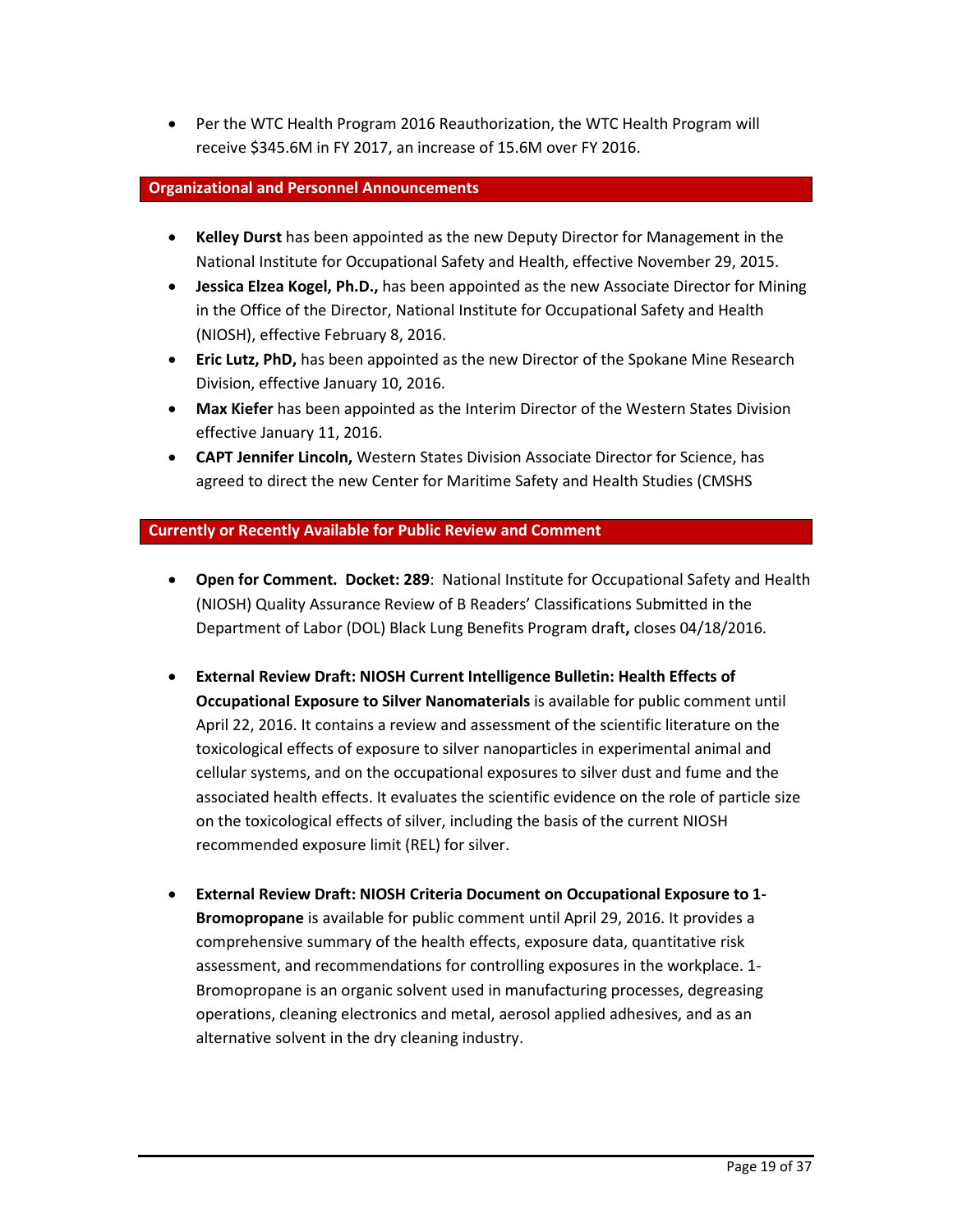• **Direct-reading monitors:** The NIOSH Center for Direct Reading and Sensor Technologies published a request for information (RFI) regarding the capability, suitability, and opportunities for current or future sensors that can be utilized for emergency response. This RFI is intended to inform the planning of a document to evaluate current and future sensor technologies used in emergency response. [https://www.federalregister.gov/articles/2016/01/19/2016-00828/request-for-](https://www.federalregister.gov/articles/2016/01/19/2016-00828/request-for-information-on-niosh-center-for-direct-reading-and-sensor-technologies-sensors-for)

[information-on-niosh-center-for-direct-reading-and-sensor-technologies-sensors-for](https://www.federalregister.gov/articles/2016/01/19/2016-00828/request-for-information-on-niosh-center-for-direct-reading-and-sensor-technologies-sensors-for)

• **NIOSH is working with DOL-OWCP to establish a program to identify B Readers who show evidence of large opacity misclassification and take corrective actions as appropriate.** NIOSH operates the B Reader Program to approve physicians as able to classify chest x-rays for presence and severity findings of dust-induced lung disease (pneumoconiosis) for the NIOSH Coal Workers' Health Surveillance Program. B Readers also perform chest image classifications in other settings. For example, B Readers' classifications of chest x-rays are used in Black Lung Benefits proceedings managed by the Department of Labor, Office of Workers' Compensation Programs (DOL-OWCP). Because findings of large opacities associated with a severe form of pneumoconiosis called Progressive Massive Fibrosis can be very important in determining the outcome of these proceedings. When B Readers showing possible evidence of misclassification are identified, DOL-OWCP will send chest x-rays and classifications to NIOSH for review. An MOU details how the B Readers are identified for review. Also, a draft review process has been posted for public comment. Comments are being accepted through April 18. Both the MOU and the draft review procedure can be downloaded from the NIOSH web site:

<http://www.cdc.gov/niosh/docket/review/docket289/default.html>

## **New Programs and Initiatives**

## *Partnerships and Collaborations*

• **NIOSH and OSHA begin collaboration on Socially-Responsible Sustainability, Safe Green Jobs, Prevention through Design (PtD):** On March 7, the first meeting of this OSHA-NIOSH working group, including the EID Prevention through Design coordinator, met to begin collaborating on worker safety and health through design under the banner of Socially-Responsible Sustainability. Discussion started with the new Leadership in Energy and Environmental Design (LEED) PtD pilot credits released by the U.S. Green Building Council in 2015. Dr. Branche reported that over 600 LEED professionals have now taken the LEED PtD webinar, with 18 projects formally using the credits. The USGBC considers these numbers to be amazing for non-traditional pilot credits. The working group is looking to make advances beyond construction.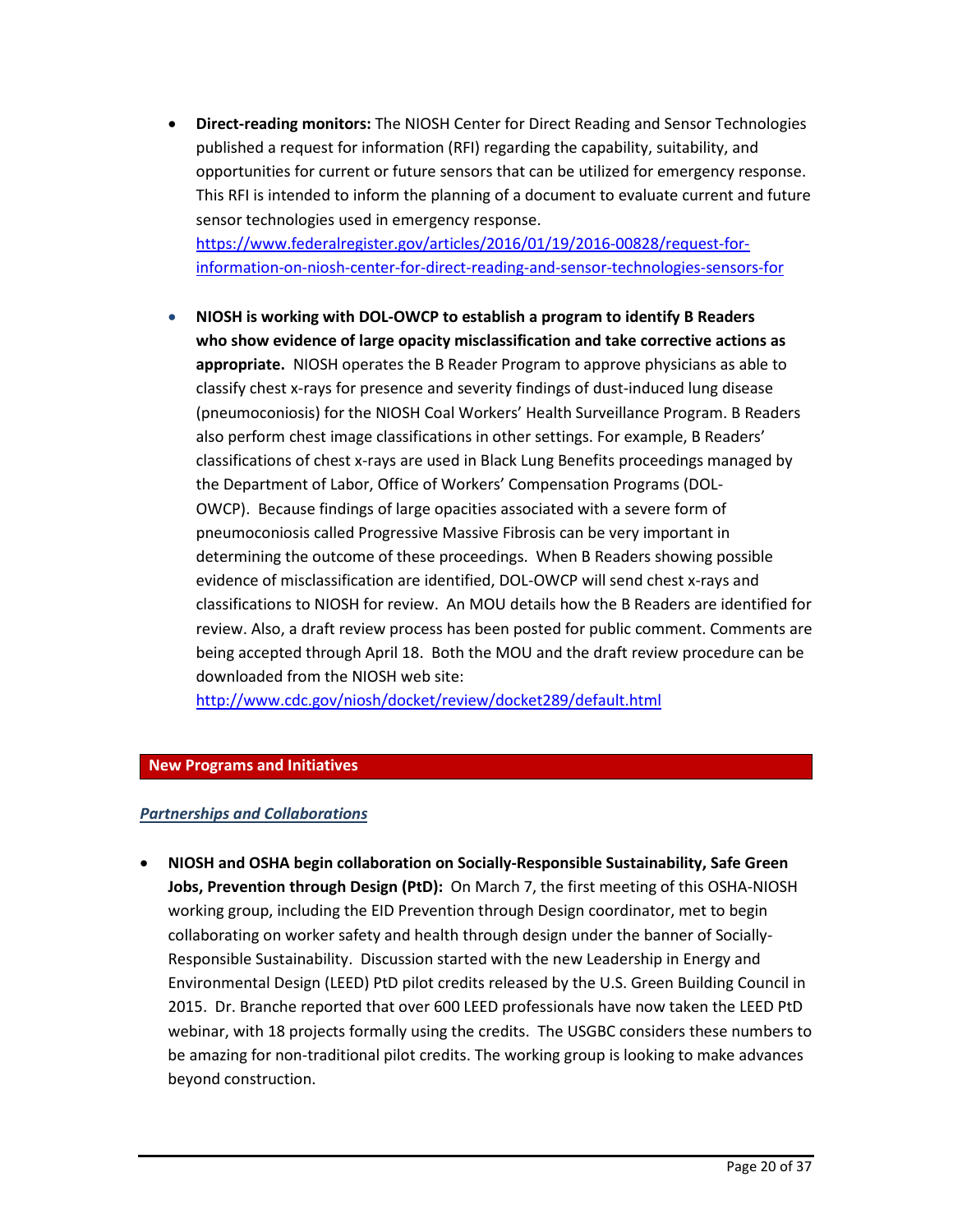• **The Oklahoma Department of Labor, the Oklahoma City Public Schools, and the Oklahoma Safety Council have asked NIOSH** to partner to help integrate Talking Safety with the Business Fundamentals of Technology and Technology Education Courses reaching approximately 4,000 eighth and ninth grade students per year.

# *Conferences, Courses, and Outreach*

- **NIOSH Elongate Mineral Particles Workshop.** NIOSH is sponsoring this workshop to be held in Bethesda, MD on September 7-8, 2016, to explore issues of nomenclature and characterization of elongate mineral particles (EMPs) to improve science reporting and subsequent recommendations to prevent related diseases. The organizing committee includes representatives from OSHA, NIEHS, EPA, industry, academia, and trade associations. The NIEHS is co-locating a workshop on EMP health effects immediately following the NIOSH workshop.
- **The NIOSH Small Business Outreach and Assistance Program and the Colorado School of Public Health's Center for Health, Work & Environment** announced they will host the [Understanding Small Enterprises](http://www.useconference.com/home) Conference in Denver, October 25-27, 2017, the first international small business occupational safety and health conference held in the United States. The theme is "Worker Well-being and Sustainable Business Health: From Ideas to Achievable Reality." The conference seeks to provide solutions and methods to small businesses for improvements in worker well-being and productivity, while reducing injuries and illnesses.

# *Initiatives*

- **NIOSH Announces Center for Maritime Safety and Health Studies**: NIOSH announces the launch of its new Center for Maritime Safety and Health Studies. The ocean environment presents many challenges to those who protect seafaring workers' safety and health. The Center will promote safety and health for this high-risk worker population by coordinating research and intervention studies across NIOSH. CAPT Jennifer Lincoln of NIOSH will lead the new Center.
- **First CCER Approved under New Standard**: On January 4, NIOSH and the Mine Safety and Health Administration (MSHA) approved the first large-capacity closed-circuit escape respirator (CCER) under new standards published in 42 CFR Part 84, Subpart O. Additional information, including the status of CCERs approved under Subpart H, is available on the NIOSH NPPTL website.
- **Predictors of Adherence to Safe Handling Practices for Antineoplastic Drugs:** A Survey of Hospital Nurses: [A new article](http://www.cdc.gov/niosh/updates/upd-12-09-15.html) by NIOSH researchers looks at predictors of adherence to recommended safe-handling practices for administration of antineoplastic drugs (ADs). The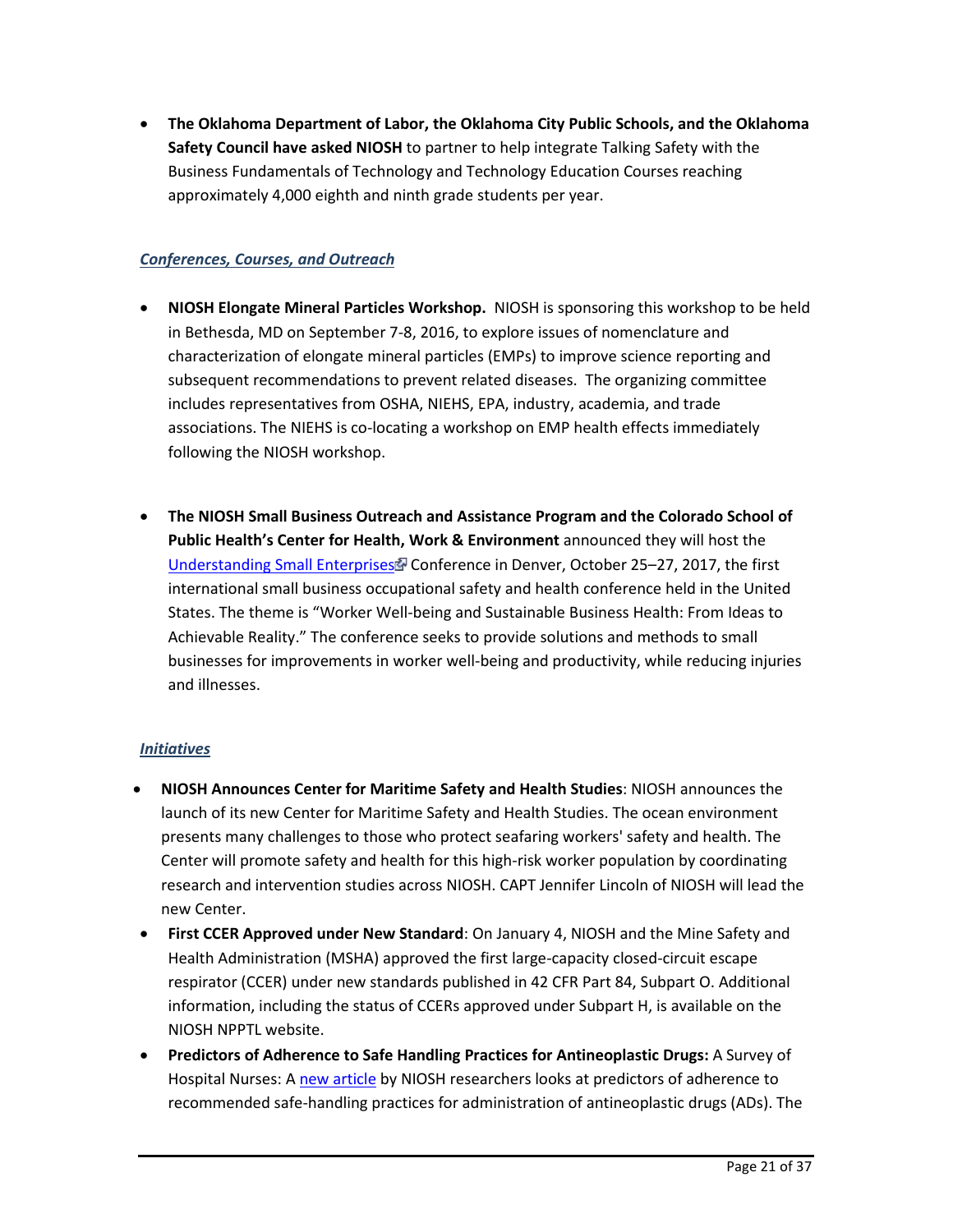study analyzed survey responses from nurses at hospitals and found that training, familiarity with safe-handling guidelines, and availability of engineering controls and personal protective equipment (PPE) were associated with better adherence to safe-handling practices and with fewer reported spills of ADs. The study report will be published in the March issue of the *Journal of Occupational and Environmental Hygiene* and is now available [online.](http://www.tandfonline.com/doi/abs/10.1080/15459624.2015.1091963#.VoPxp_JdOos)

- **NIOSH Study Reveals Safety Issues in Long-haul Trucking Industry:** New data from NIOSH highlights a number of important safety issues facing long-haul truck drivers (LHTDs) and their employers. The study, published in the December 2015 issue of the journal *Accident Analysis and Prevention,* is the first to describe truck crashes, work-related injuries, work environments, and driver training, attitudes, and behaviors. See ["NIOSH national survey of](http://www.sciencedirect.com/science/article/pii/S0001457515300580)  [long-haul truck drivers: Injury and safety](http://www.sciencedirect.com/science/article/pii/S0001457515300580) ".
- **NIOSH Updates Software for Estimating Respirator Service Life:** The [NIOSH MultiVapor™](http://www.cdc.gov/niosh/npptl/multivapor/multivapor.html)  [tool](http://www.cdc.gov/niosh/npptl/multivapor/multivapor.html) has been updated and posted to the web. MultiVapor<sup>™</sup> is a computer tool for estimating breakthrough times and service lives of air-purifying respirator cartridges for removing toxic organic vapors from breathed air. It can also be used for larger filters and for carbon beds of any size prepared for laboratory studies. MultiVapor™ 2.2.3 replaces the 2.1.3 version.

## *NIOSH Research in the News*

- **NIOSH Occupational Research Noted in Harvard Study of Diacetyl, Other Flavorings in e-Cigarettes**: Pioneering NIOSH studies on the risk of the severe lung disease *obliterative bronchiolitis* associated with occupational exposures to flavorings were noted in a recent report by scientists at Harvard University's T.H. Chan School of Public Health. The scientists analyzed 51 types of flavored e-cigarettes for the flavorings diacetyl, 2'3-pentanedione, and acetoin. Their study, posted on December 8, 2015, by *Environmental Health Perspectives*  ahead of publication, showed that 47 of the 51 products contained at least one of the three chemicals. "Due to the associations between diacetyl, bronchiolitis obliterans, and other severe respiratory diseases observed in workers, urgent action is recommended to further evaluate this potentially widespread exposure via flavored e-cigarettes," the Harvard scientists recommended. NIOSH's findings and recommendations on reducing the risk of obliterative bronchiolitis associated with occupational exposures to flavorings are available on its [flavorings topic page.](http://www.cdc.gov/niosh/topics/flavorings/)
- **NIOSH Lead Contamination Research Cited In Recent Headlines:** A February [Huffington Post](http://www.huffingtonpost.com/entry/lead-poisoning-recycled-electronics_us_56abb437e4b077d4fe8dee5b)  [article](http://www.huffingtonpost.com/entry/lead-poisoning-recycled-electronics_us_56abb437e4b077d4fe8dee5b) , "How Lead In Recycled Electronics Can Poison Workers' Families" refers to a July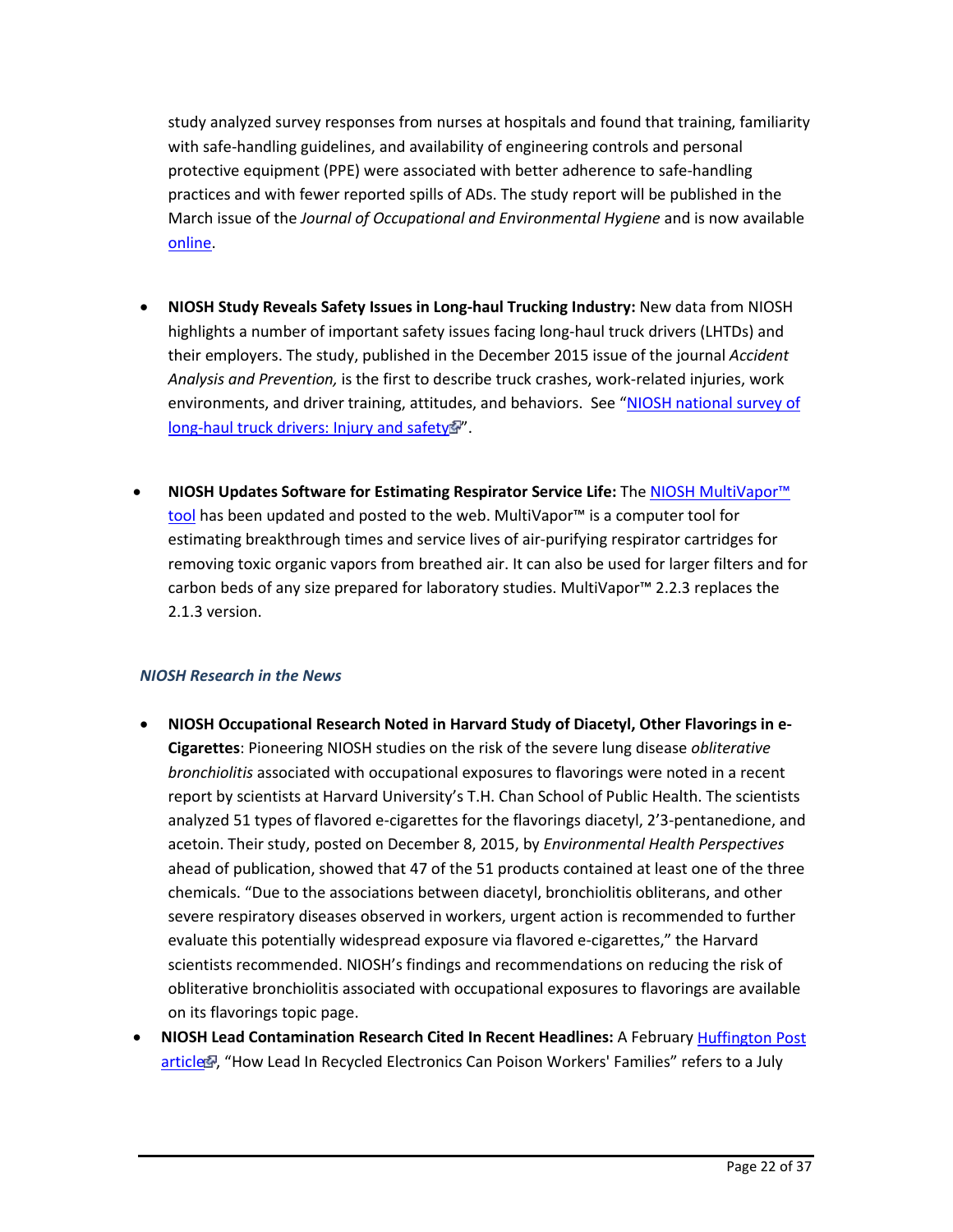2015 [MMWR article](http://www.cdc.gov/mmwr/preview/mmwrhtml/mm6427a3.htm) by NIOSH investigators and outside colleagues on take-home lead contamination.

- **NIOSH Researcher Talks Black Lung with NPR:** NIOSH epidemiologist, David Blackley, sits down wit[h NPR's Here & Now](http://www.npr.org/podcasts/510051/here-x26-now) (hour 2, at time 10:57) to speak about coal workers' pneumoconiosis, or "black lung," the possible reasons for its prevalence and resurgence among coal miners in Appalachia, and what research NIOSH has done. He is joined by a thirdgeneration coal miner who was recently diagnosed with advanced black lung disease.
- **NIOSH TWH™ Director Talks With** *Working Capital Review: Working Capital Review,*  covering ideas that drive global business, sat down with Dr. Casey Chosewood, Director of NIOSH's Office for Total Worker Health,™ during ["Working Capital Conversations"](http://workingcapitalreview.com/2015/12/employee-health-and-the-new-global-economy-smart-business-strategy-conversation-with-dr-l-casey-chosewood-u-s-cdc/) in December. Dr. Chosewood spoke about the importance of making worker health and safety part of an ongoing business strategy.

## **Upcoming NIOSH Publications**

**Criteria for a Recommended Standard: Occupational Exposures to Diacetyl and 2, 3 pentanedione**

**Criteria for a Recommended Standard: 1-Bromopropane**

**Current Intelligence Bulletin: Neurological Effects of Manganese Exposure to Welders**

**NIOSH Current Intelligence Bulletin: Update of NIOSH Carcinogen Classification and Target Risk Level Policy for Chemical Hazards in the Workplace**

## **Recently Released NIOSH Publications**

**[NIOSH-OSHA Hazard Alert: Health and Safety Risks for Workers Involved in Manual Tank](http://www.cdc.gov/niosh/docs/2016-108/default.html)  [Gauging and Sampling at Oil and Gas Extraction Sites](http://www.cdc.gov/niosh/docs/2016-108/default.html)** DHHS (NIOSH) Publication No. 2016-108 This joint NIOSH and OSHA hazard alert identifies health and safety risks to oil and gas industry workers who manually gauge or sample fluids on production and flowback tanks. "Health and Safety Risks for Workers Involved in Manual Tank Gauging and Sampling at Oil and Gas Extraction Sites," specifically recommends how employers can protect workers from hazards that occur when tank hatches are opened to manually gauge or sample hydrocarbon levels.

**[Criteria for a Recommended Standard: Occupational Exposure to Heat and Hot Environments](http://www.cdc.gov/niosh/docs/2016-106/default.html)** DHHS (NIOSH) Publication No. 2016-106. It provides new recommendations and information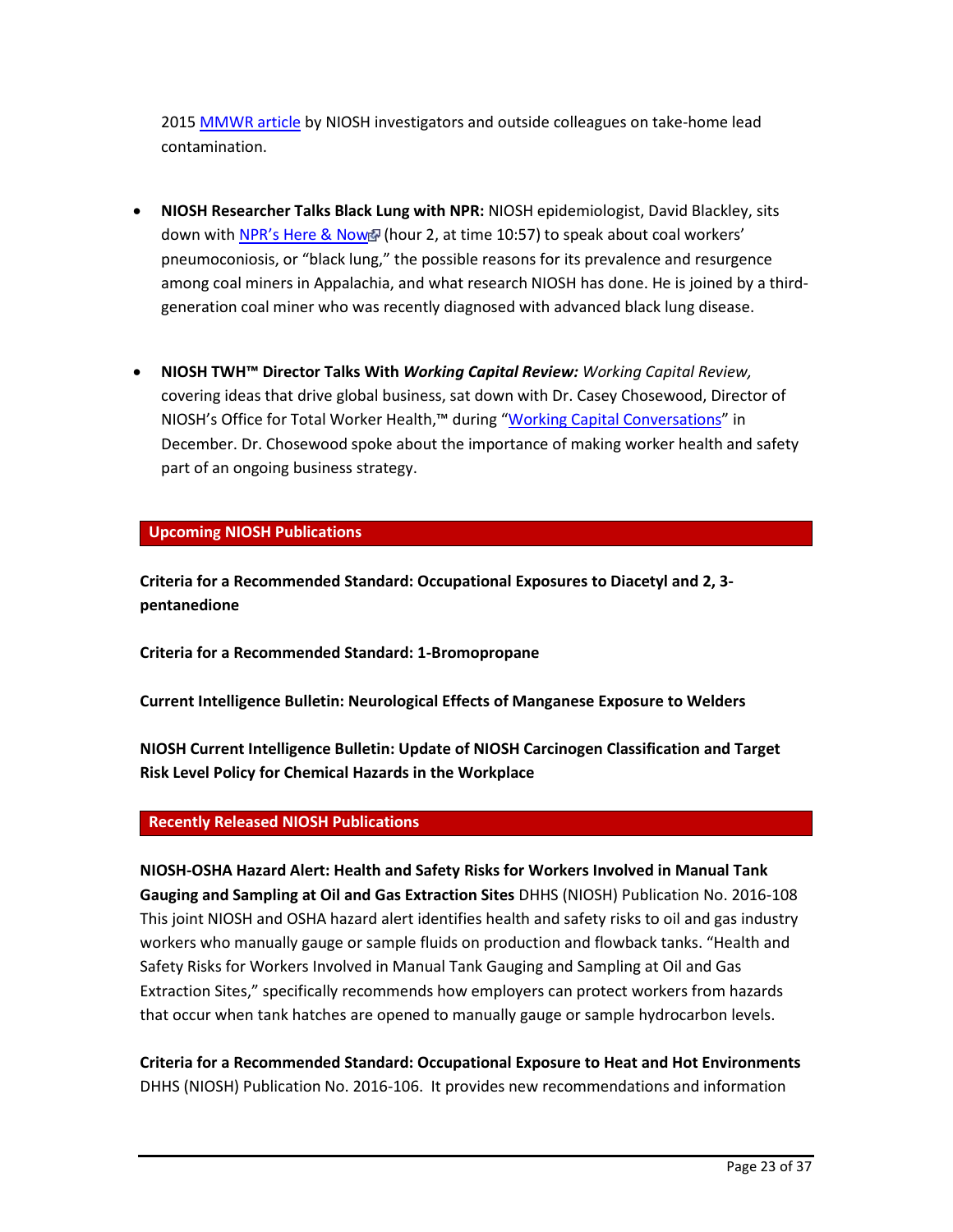related to the understanding and control of occupational heat stress. It was developed by NIOSH subject matter experts and reviewed by other government agencies, external experts from academia, organized labor, and industry. Some of the topic areas include biologic effects, occupational exposure limits, medical monitoring, training, and controls.

**[Fatality Assessment and Control Evaluation Program Brochure](http://www.cdc.gov/niosh/docs/2016-113/default.html)** DHHS (NIOSH) Publication Number 2016-113

**[Use of Aftermarket Replacement Component Parts for NIOSH-Approved Respirators](http://www.cdc.gov/niosh/docs/2016-107/default.html)** DHHS (NIOSH) Publication No. 2016-107

**Workplace Design Solutions: Preventing Hazardous Noise and Hearing Loss During Project Design and Operation**. Cincinnati, OH: U.S. Department of Health and Human Services, Centers for Disease Control and Prevention, National Institute for Occupational Safety and Health. DHHS (NIOSH) Publication No. 2016-101, pp. 1-5, [http://www.cdc.gov/niosh/docs/2016-101/.](http://www.cdc.gov/niosh/docs/2016-101/)

**Health Hazard Evaluation Report: Evaluation of Erionite and Silica Exposure During Forestry Activities.** Cincinnati, OH: U.S. Department of Health and Human Services, Centers for Disease Control and Prevention, National Institute for Occupational Safety and Health. HETA 2013-0061- 3244, pp. 1-31 (November 2015).

**Buy Quiet -- For Manufacturers.** Cincinnati, OH: U.S. Department of Health and Human Services, Centers for Disease Control and Prevention, National Institute for Occupational Safety and Health. DHHS (NIOSH) Publication No. 2016-103, (video [https://www.youtube.com/watch?v=AXrNAY16zKo\)](https://www.youtube.com/watch?v=AXrNAY16zKo); [http://www.cdc.gov/niosh/docs/video/2016-103/.](http://www.cdc.gov/niosh/docs/video/2016-103/)

# **Recently Published NIOSH Manual of Analytical Methods (NMAM):**

## **The following methods have been published or updated since September 2015**

- 8318 2,5-Hexanedione in urine
- 8323 2- Methoxyethoxyacetic acid in urine
- 8320 Butyltin chlorides in urine
- 7306 Elements by cellulosic internal sampler
- 7704 Beryllium in air
- 9110 Beryllium in wipes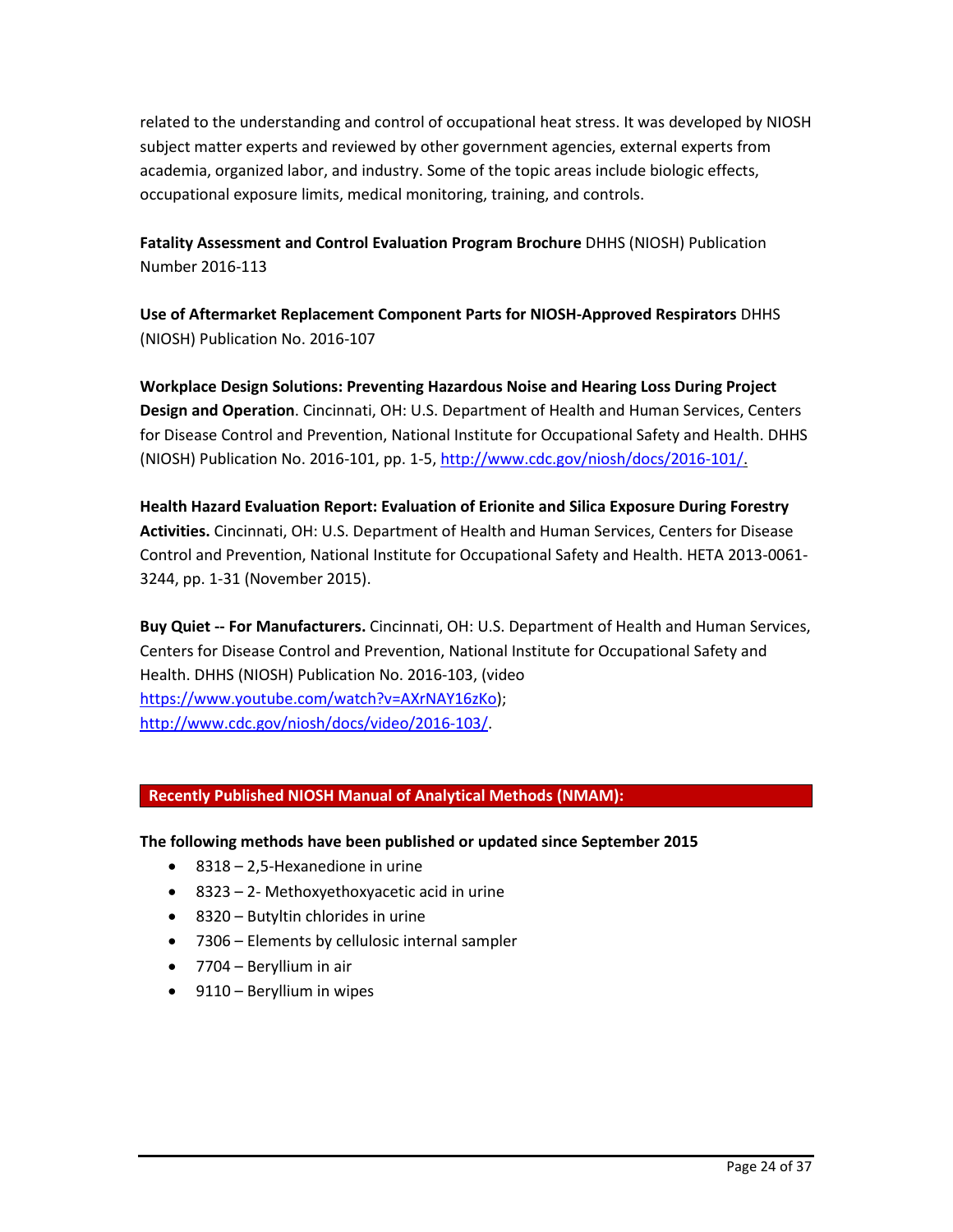## **Upcoming NIOSH-Authored Journal Publications**

**Worker Health and Safety and Climate Change in the Americas: What We Know and Research Needs.** Max Kiefer, NIOSH; Julietta Rodríguez-Guzmán, PAHO; Joanna Watson, NIOSH; Berna van Wendel de Joode, Central American Institute for Studies on Toxic Substances (IRET), Universidad Nacional, Heredia, Costa Rica; Donna Mergler Center for Interdisciplinary Research on Health, Well-being, Environment and Society (CINBIOSE), University of Quebec at Montreal, Montreal, Canada;Agnes Soares da Silva, PAHO.

#### **Science Blog Topics since Last BSC Meeting**

**[How to Put Leading Indicators into Practice](http://blogs.cdc.gov/niosh-science-blog/2016/02/17/leading-indicators/)**

**Occupational Exposure [Limits—State of the Science](http://blogs.cdc.gov/niosh-science-blog/2016/02/22/oels/)**

**[Coffee Workers at Risk for Lung Disease](http://blogs.cdc.gov/niosh-science-blog/2016/01/25/coffee-workers/)**

**[Preventing Wood Chipper Fatalities](http://blogs.cdc.gov/niosh-science-blog/2015/12/17/wood-chippers/)**

**[The Opioid Overdose Epidemic and the Workplace](http://blogs.cdc.gov/niosh-science-blog/2015/12/21/opioid-overdose/)**

**New NIOSH Study Supports [the OSHA Annual Fit Testing Requirements for Filtering Facepiece](http://blogs.cdc.gov/niosh-science-blog/2016/01/05/fit-testing/)  [Respirators](http://blogs.cdc.gov/niosh-science-blog/2016/01/05/fit-testing/)**

## **Office of Extramural Programs**

#### **Center Program Competitions in FY2016 (all cooperative agreements)**

- Centers for Agricultural Safety and Health
- NIOSH Centers of Excellence for Total Worker Health®
- World Trade Center Health Registry
- National Mesothelioma Virtual Bank for Translational Research (Tissue Registry)

#### **Workers' Compensation Surveillance Update:**

• Provide state health and Workers' Compensation (WC) agencies resources to initiate or expand WC surveillance and intervention activities.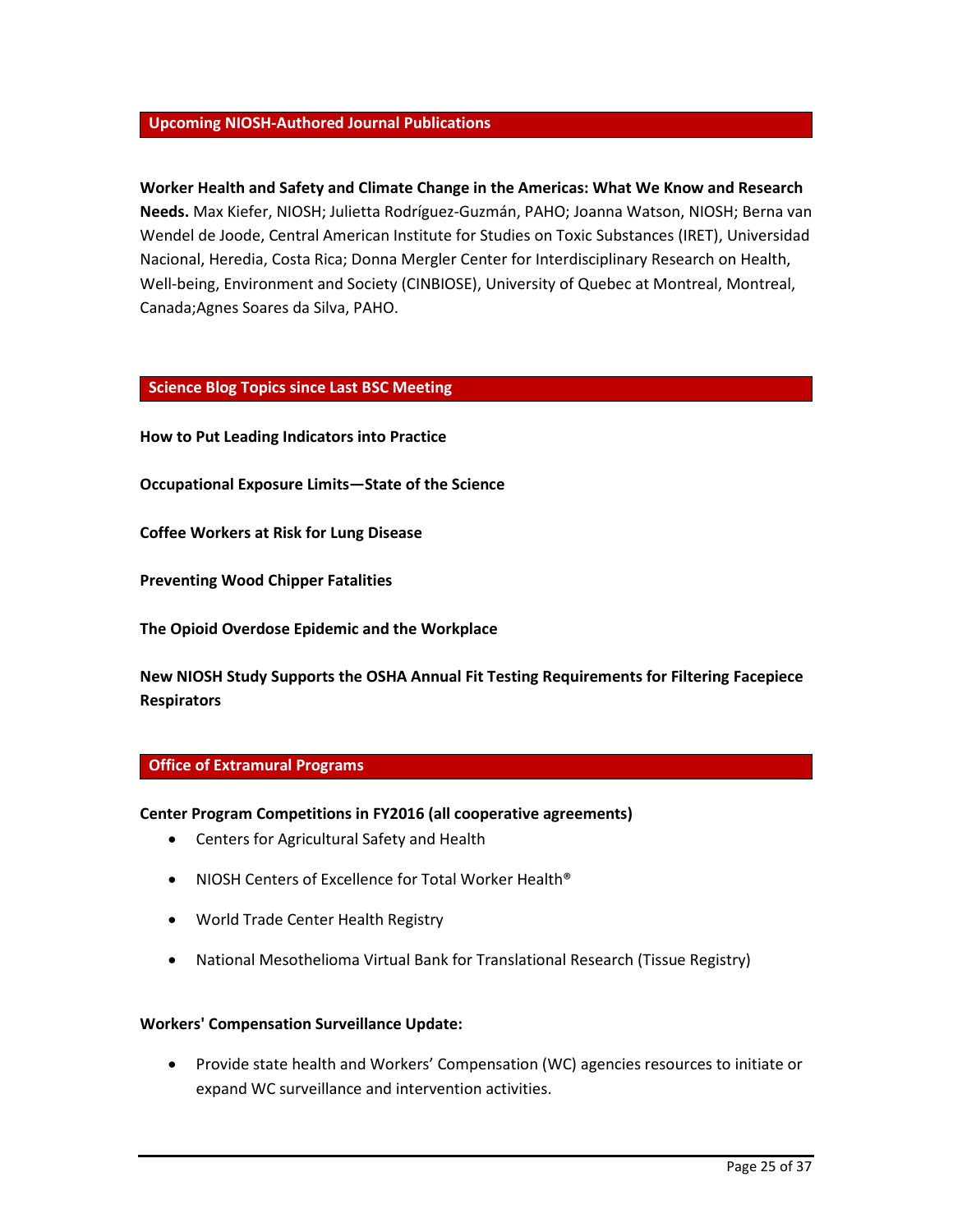- FY2015: Massachusetts and California funded (each for 3 yrs. @ \$200K/yr.; total NIOSH funds =  $$1.2M$ ).
- FY2016: at least 2 more states to be funded for 3 years  $\omega$  \$200K each (another \$1.2M commitment).
- FY2017: applications due August 29, 2016 [\(http://grants.nih.gov/grants/guide/pa](http://grants.nih.gov/grants/guide/pa-files/PAR-14-227.html)[files/PAR-14-227.html\)](http://grants.nih.gov/grants/guide/pa-files/PAR-14-227.html).

# **New Cooperative Research Agreements Related to the World Trade Center Health Program Funding Announcement Published**

- Applications due April 19
- PAR-16-098 [\(http://grants.nih.gov/grants/guide/pa-files/PAR-16-098.html\)](http://grants.nih.gov/grants/guide/pa-files/PAR-16-098.html)

# **Education and Information Division**

• **The Nanotechnology Research Center** served as primary organizer and Co-Chair for a Working Session on Nanotechnology in the Workplace at the 8<sup>th</sup> Joint US-EU Conference on Occupational Safety and Health. The session focused on areas of mutual interest and collaboration on research topics in nanotechnology and the safe and responsible use of nanomaterials in the workplace. The Finnish Institute of Occupational Health served as the EU Co-Chair. A joint pre-conference paper for the delegation members identified key areas of interest and topics such as: methods to communicate hazard information; developing criteria for evaluating hazard and risk; developing harmonized strategies for exposure measurements; and disseminating best practices for engineering controls and risk management.

## • **Additional Accomplishments**

- o The NIOSH Web team has moved 98% of the NIOSH Website to the new CDC web template which is designed to provide NIOSH web content in a mobilefriendly format.
- o The Information Resources and Dissemination Branch of the EID has developed a plan for using alternative metrics to begin measuring the impact of NIOSH products and publications.

## **Respiratory Health Division**

• **Health Hazard Evaluations (HHE) at Coffee Processing Facilities.** A severe lung disease called obliterative bronchiolitis occurred in five workers at a coffee processing facility that roasted, ground, and flavored coffee. Two of the cases were summarized in a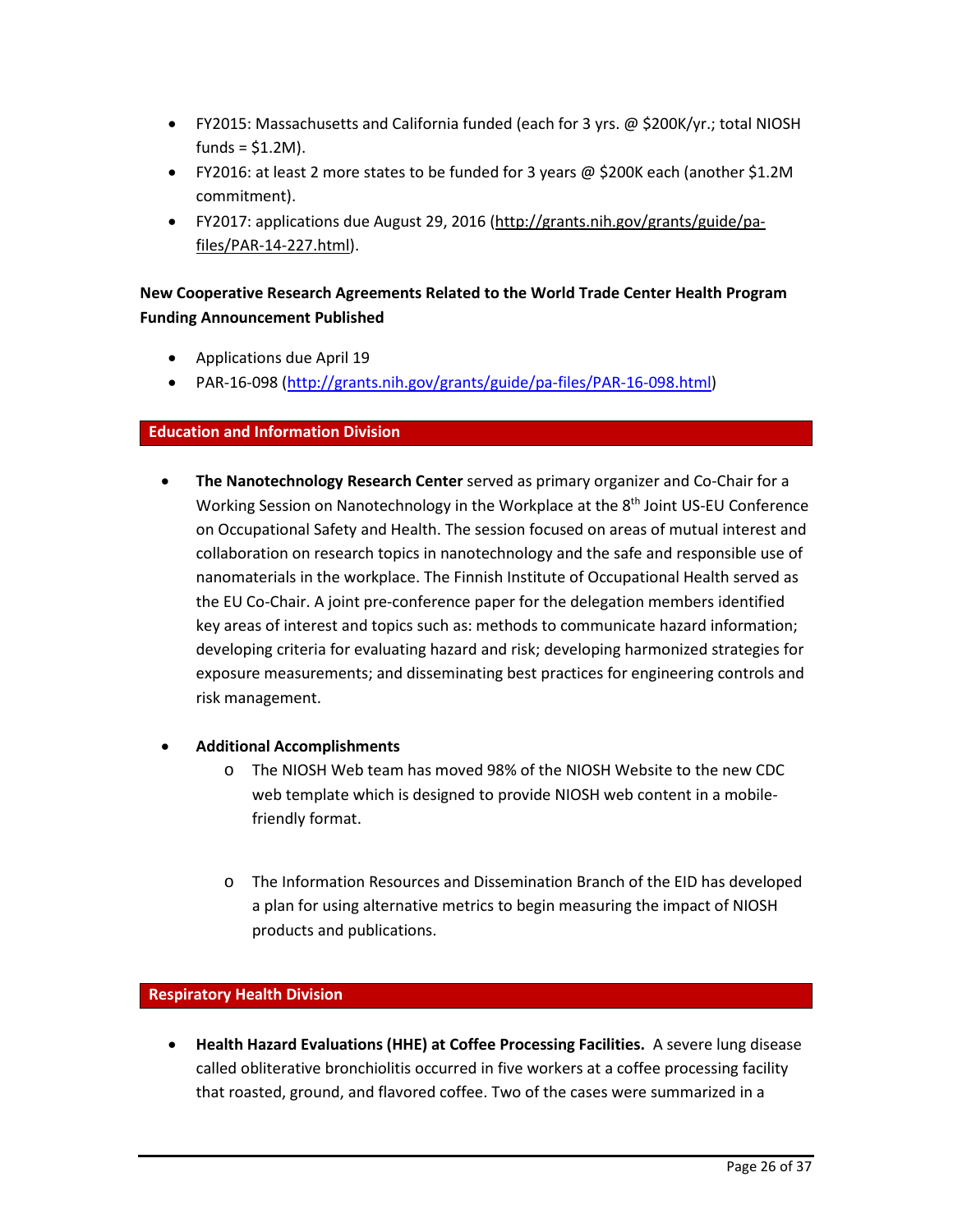Morbidity and Mortality Weekly Report (MMWR), published by the Centers for Disease Control and Prevention [\(MMWR 62\(16\):304-307\)](http://www.cdc.gov/mmwr/preview/mmwrhtml/mm6216a3.htm). NIOSH investigators recently published an article in the American Journal of Industrial Medicine about a health hazard evaluation at this facility (AJIM 2015;58[\(12\):1235-1245\).](http://onlinelibrary.wiley.com/doi/10.1002/ajim.22533/abstract;jsessionid=B4787EE549F4C69DEAA7DD161934D413.f03t04) NIOSH is working with a number of coffee processing facilities through the **HHE Program**. NIOSH HHE investigators have developed a coffee processing [webpage](http://www.cdc.gov/niosh/topics/flavorings/processing.html) with interim recommendations; these recommendations may change as we learn more over the coming year.

- **Expansion of Health Surveillance for Coal Miners to include Surface Miners.** To date, approximately 4500 surface miners have received services. Extensive outreach to surface miners using a mobile medical unit to provide chest radiography and spirometry will begin this spring.
- **Published research on prevalence of smoking** in the Healthcare and Social Assistance Sector and among working women of reproductive age.

## **Division of Surveillance, Hazard Evaluations, and Field Studies**

- **HHS Ignite Accelerator Program.** The NIOSH Health Hazard Evaluation (HHE) Program is participating in a DHHS program to design innovative solutions and approaches to program activities. This DHHS program is called "HHS Ignite Accelerator" and is an internal innovation startup program for staff within the Department that want to improve the way their program, office, or agency works. The program provides selected teams methodological coaching and technical guidance within a fast-paced, entrepreneurial framework. The Ignite Accelerator program is part of the "HHS Idea Lab." The HHE Program is one of 24 teams selected out of 104 entrants across the Department! The project is redesigning HHE reports to best meet stakeholder needs.
- **Evaluation of Erionite Exposure during Forestry Activities.** HHE Program investigators found erionite mineral fibers on air samples collected on employees doing forest management work. Investigators recommended against repairing roads with aggregate that contained erionite. Investigators also recommended controlling dust exposures with ventilated vehicle cabs, wet methods, and other work practices.
- **Ergonomics Recommendations for an Airline Catering Company.** HHE Program investigators found work-related risk factors that could explain employees' musculoskeletal symptoms, injuries, and disorders. Investigators also found problems related to cold exposure, dry ice, job stress, and communication. Investigators recommended redesigning workstations, employee rotation, training, and addressing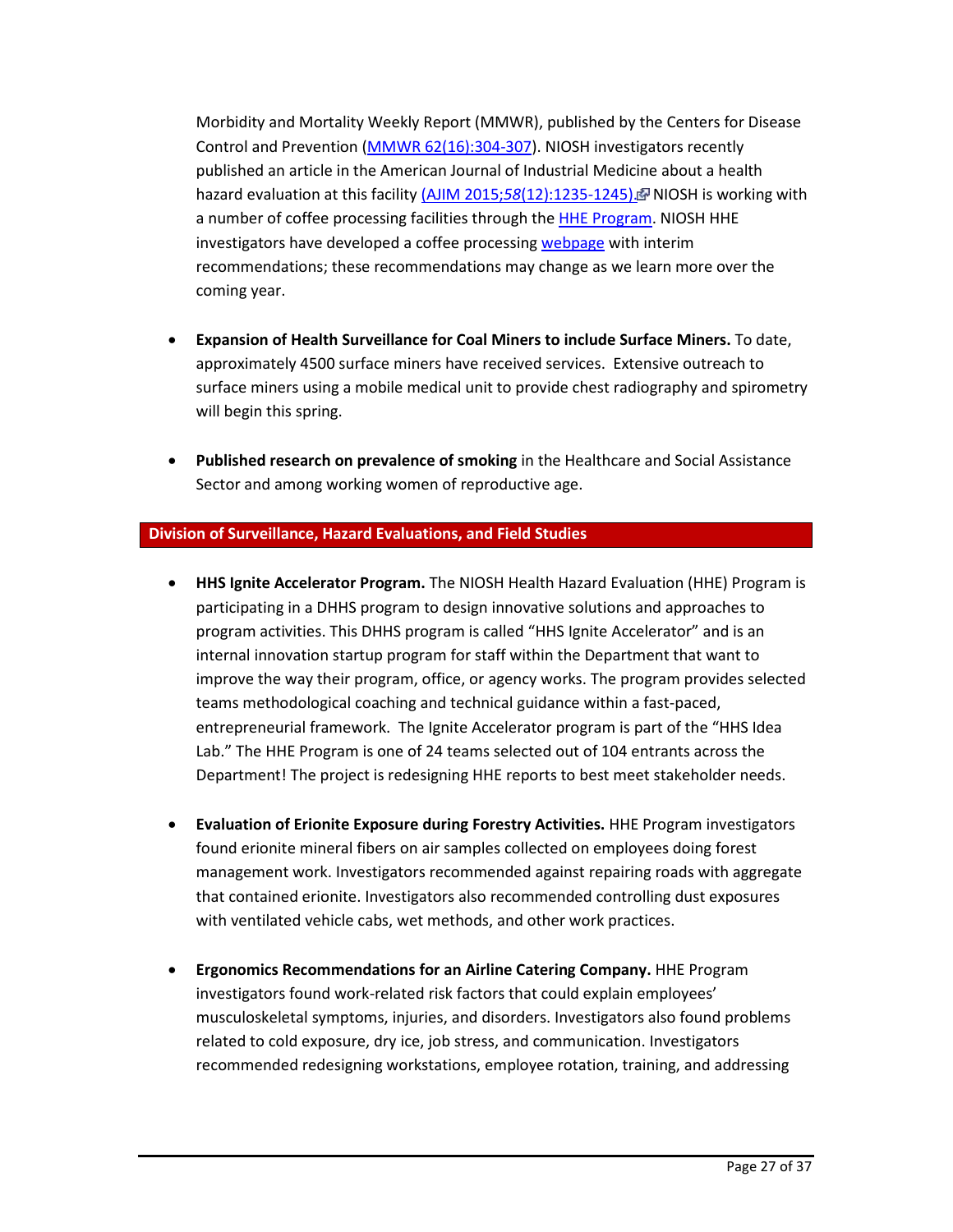job stressors. For more information go to: [http://www.cdc.gov/niosh/hhe/whats\\_new.html?s\\_cid=102015-HETAB-ENEWS-001.](http://www.cdc.gov/niosh/hhe/whats_new.html?s_cid=102015-HETAB-ENEWS-001)

• **Request for Assistance from PAHO.** NIOSH recently traveled a team of 3 exposure assessors (2 DSHEFS, 1 DART; led by Brian Curwin, DSHEFS) to assess occupational exposures among young agricultural workers (sugar cane workers) in El Salvador. Our current effort is in response to a request for assistance from PAHO. The underlying problem we are helping to evaluate is an increased prevalence of chronic kidney disease (CKD) of unknown or non-traditional etiology among the population (particularly young males, which is highly unusual) of several Central American countries in the last 20 years. Workers in industries with jobs that occur outdoors and with a high work load, such as agriculture, seem to be the most affected; one of the emphasis areas of the NIOSH exposure assessment is occupational exposure to pesticides.

## **Division of Applied Research and Technology**

- **International implementation of engineering controls on asphalt pavers:** On March 2- 3, DART/EPHB engineers participated in the final meeting of the Institut National de Recherche et de Securite (INRS) led ad hoc group Bitumen fumes / aerosols ISO/TC 195/WG 9 ISO 20500 Mobile Road Construction Machinery - Safety. The ad hoc group is adopting the NIOSH-developed tracer gas testing protocol for asphalt fume engineering controls (NIOSH publication number 97-105) into a proposed draft ISO standard for mobile road construction machinery. Including the test procedures of NIOSH publication 97-105 into the ISO 20500 standard will facilitate implementation of engineering controls on pavers worldwide.
- **Carmustine analyses for HEPA recirculation project:** EPHB engineer Deborah Hirst is leading a research effort to investigate whether antineoplastic drug aerosols trapped on HEPA filters significantly evaporate under prolonged air flow. Studies were conducted with a number of common but low volatility antineoplastics spiked onto HEPA filters and subjected to air recirculation in a closed test loop of the engineers' design.
- **Hazardous drugs:** Tom Connor (BHAB) and Kenneth Mead (EPHB) served on The United States Pharmacopeia Expert Panel on Hazardous Drugs. Over the past five and a half years, the panel helped develop "USP General Chapter <800> Hazardous Drugs— Handling in Healthcare Settings" which was published February 1, 2016. The Chapter takes effect July 1, 2018 and will be enforceable by State Boards of Pharmacy. The focus of the Chapter is to protect the safety of the patient, the healthcare worker, and the environment.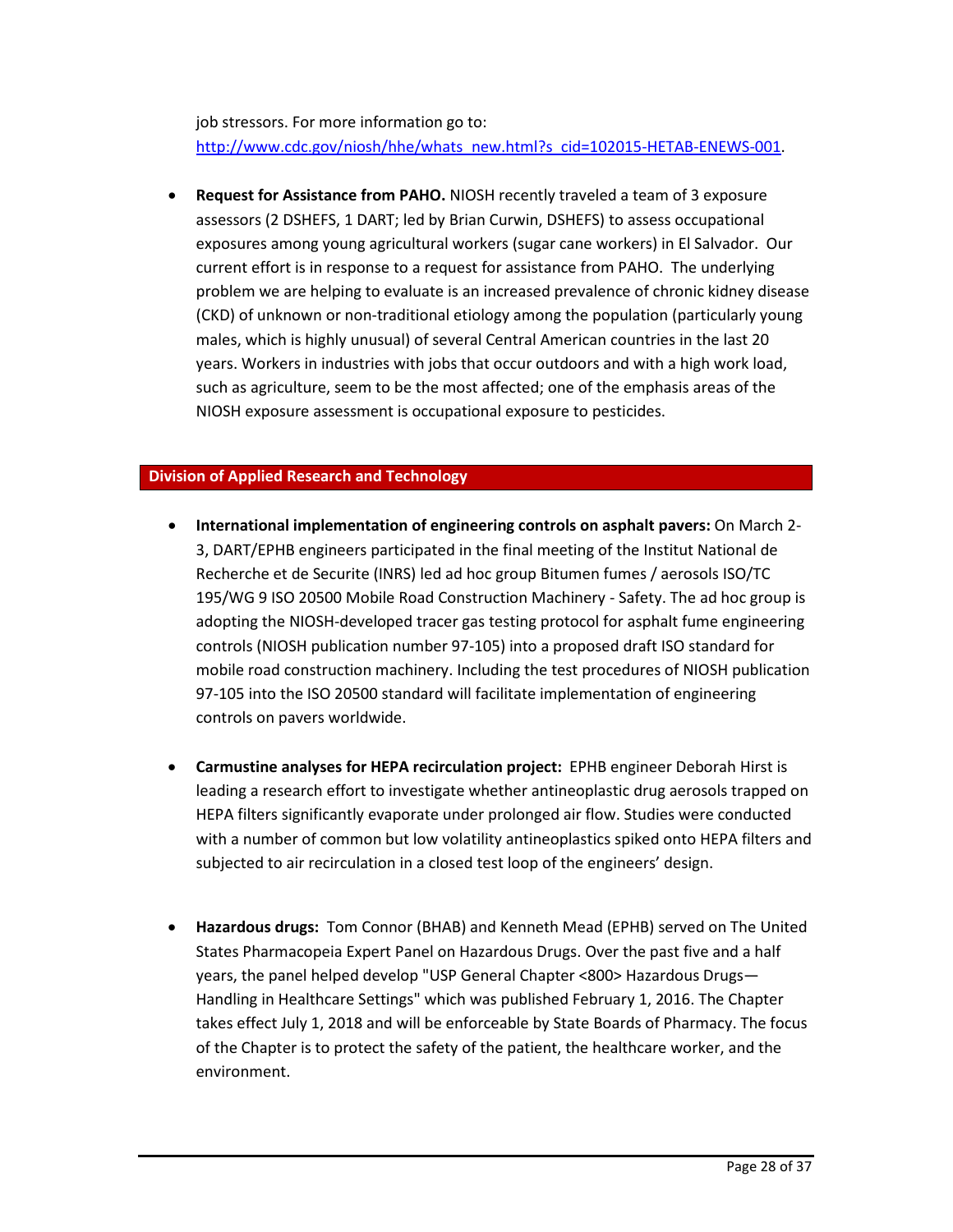#### **Division of Safety Research**

- **Participated in the National Highway Traffic Safety Administration (NHTSA) sponsored forum called "Asleep at the Wheel: A Nation of Drowsy Drivers"** in November 2015 in Washington DC. Stephanie Pratt, Director of the NIOSH Center for Motor Vehicle Safety, participated by invitation. The main purpose of the meeting was for NHTSA to gather broad input for a new national drowsy driving initiative. Dr. Pratt represented NIOSH and served on a panel on employer and public policy.
- **The NIOSH Center for Motor Vehicle Safety now has a quarterly eNewsletter called "Behind the Wheel at Work."** The first edition was published in December 2015, and has 3,275 subscribers as of February 2016.
- **Ladder safety app for smartphones**. DSR's award-winning app uses visual and audio signals to make it easier for workers to position extension ladders at a safe angle that reduces the risk for falls. The app was recently updated to include stepladders and other enhancements based on user input. As of February 2016, the app has been downloaded 67,340 times.
- **Aerial lift safety.** A recent addition to Workplace Safety and Health Topics for fall injury prevention is a webpage on aerial lift safety. Aerial lifts are powered and mobile platforms that are used for elevating workers to various heights, and are used in construction, warehousing, and general building maintenance, among other industries. The new page includes information about fall-related risks and recommended safe work practices associated with this equipment, and includes a novel Aerial Lift Hazard Recognition Simulator to help operators acclimate to aerial lift operation and identify common occupational hazards that can be present during use.
- **Contemporary anthropometry (body size and dimensions) data for fire fighters and truck drivers.** Contemporary anthropometry (body size and dimensions) data for fire fighters and truck drivers has been posted to the NIOSH website, to encourage use of these data in equipment and workspace design (e.g. fire fighter gloves, truck cabs). Previously available data were drawn from studies of military personnel, most of which was collected during the 1950s through the 1970s, and did not reflect today's workforce.
- **NIOSH Fact Sheet** *Older Drivers in the Workplace: Crash Prevention for Employers and Workers***,** was recently released and includes recommendations to improve the safety of older drivers in the workplace. This is an update of a 2005 fact sheet.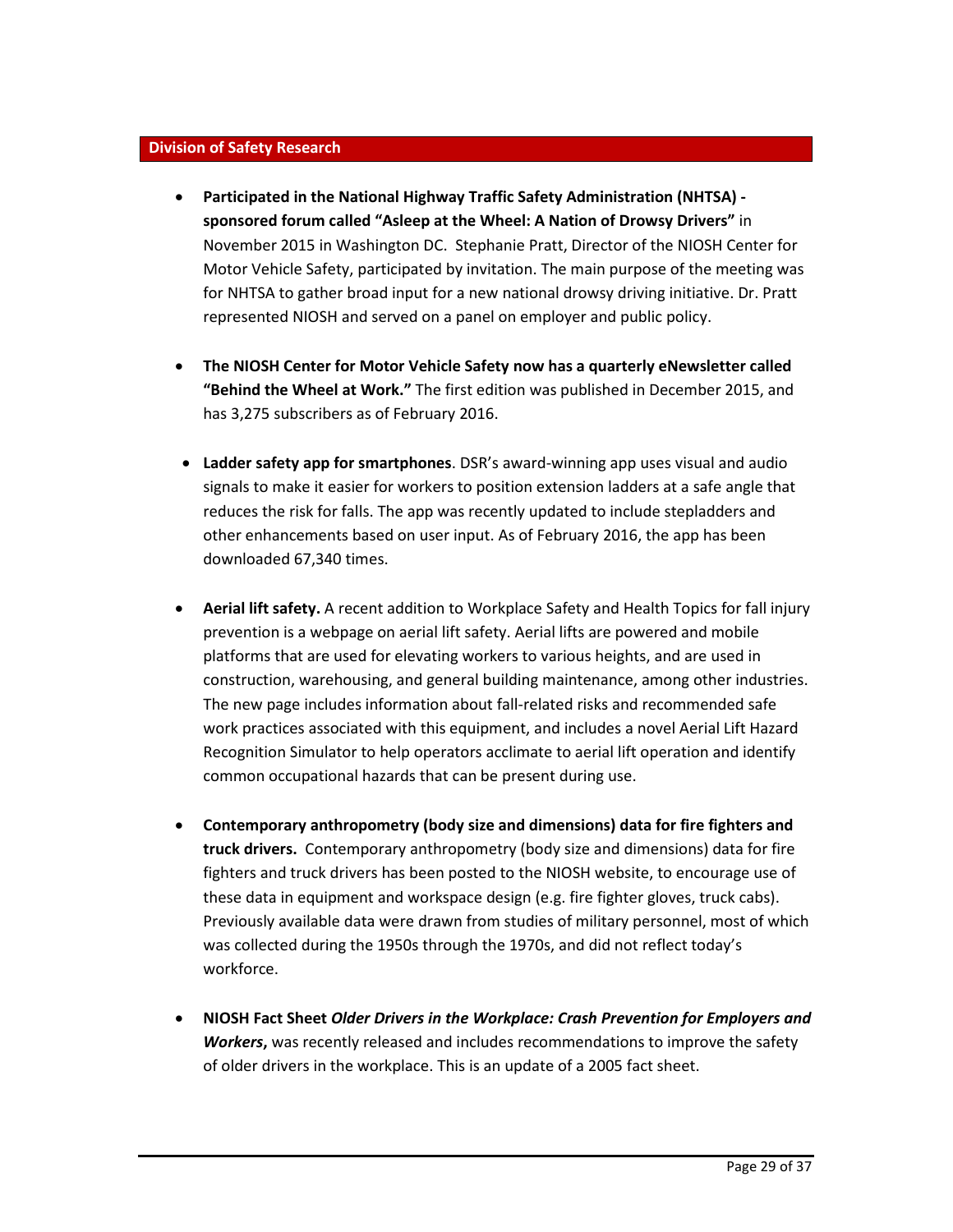## **National Personal Protective Technology Laboratory (NPPTL)**

- **NIOSH research will be highlighted at an upcoming National Academy of Medicine workshop scheduled for August 1-2, 2016 in Washington, DC.** The purpose of this workshop is to assess the state of the science relative to filtering facepiece respirator approval and clearance in healthcare. This workshop supports the efforts underway to unify the FDA and NIOSH filtering facepiece respirator approval/clearance processes.
- **The NIOSH research on respirator panel variability will be used to support a new ANSI subcommittee** (ASSE/ANSI Z88.15 – Respirator Fit Capability Subcommittee) to establish minimum performance requirements to demonstrate that filtering facepiece respirators have good face seal performance on the intended user population, when users are properly trained and fit tested in compliance with the Occupational Safety and Health Administration Respiratory Protection Standards 29 CFR 1910.134. The standard is supported by including the first of several papers on interpanel variability (Zhuang-Z; Liu-Y; Coffey-CC; Miller-C; Szalajda-J. Inward leakage variability between respirator fit test panels - part I. Deterministic approach. J Occup Environ Hyg 2015 Nov; 12(11):753- 760).
- **Respiratory Protection:** NIOSH published a Science Blog [\(http://blogs.cdc.gov/niosh](http://blogs.cdc.gov/niosh-science-blog/2016/01/05/fit-testing/)[science-blog/2016/01/05/fit-testing/](http://blogs.cdc.gov/niosh-science-blog/2016/01/05/fit-testing/) ) and a manuscript in Journal of Occupational and Environmental Hygiene with data that confirm the necessity of the current Occupational Safety and Health Administration (OSHA) respirator fit testing requirement, both annually and when physical changes have occurred. The study's conclusions emphasize that respirator users who have lost more than 20 pounds should be re-tested to be sure that the current size and model of respirator in use still properly fits. For over three years, NIOSH researchers followed a cohort of 229 subjects measuring N95 filtering facepiece respirator (FFR) fit and physical characteristics (e.g., face size, weight) every six months.
- **Ebola/Healthcare Worker PPE:** Progress has continued since the last BSC meeting on research projects initiated as a result of the Ebola response. A manuscript is currently in CDC clearance with data demonstrating how cooling devices can increase the amount of time one can wear Ebola PPE before core body temperature reaches 39 degrees Celsius. NIOSH data on the barrier effectiveness of isolation gowns is the subject of a draft manuscript targeted for publication in the May 2016 MMWR. Multiple FY16 new starts were initiated to improve test methods and develop standards for Ebola PPE and to assist in resource distribution. These projects are being done with collaboration with key partners and collaborators. In one study, a research agreement has been developed to formalize a collaboration with the Food and Drug Administration. In another project,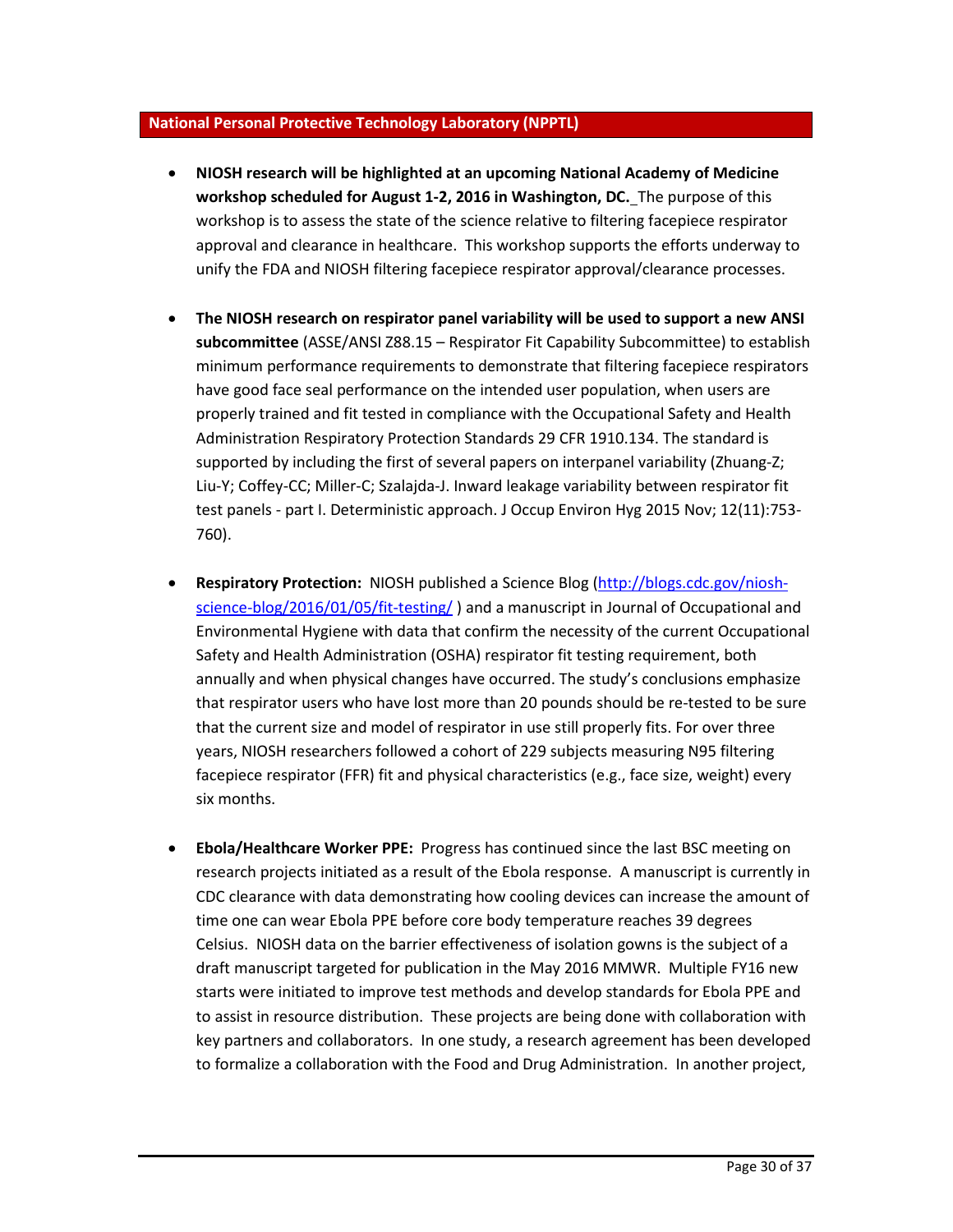a contract was issued to Vanderbilt University to establish a national system to monitor usage of PPE used to protect healthcare workers against the Ebola virus.

- **Participation and leadership in National and International consensus standards.**  Updated the NIOSH-NFPA partnership agreement (MOU) on September 23, 2015 providing another 5 years of performance focusing on priority research areas and PPE standards development. Collaborative research is underway to better understand PPE decontamination procedures.
- **Conformity Verification.** So far for fiscal year 2016, 202 respirator approval decisions have been completed (116 granted and 86 denied). Notable accomplishments - the first large-capacity (Cap 3) closed-circuit escape respirator (CCER) for use in underground coal mining was approved on January 4, 2016 to Ocenco Inc., for their Model EBA 75 CCER, approval number TC-13G-0005. A second approval is expected by the end of March based on the success of the test results and quality assurance evaluation.
- **NPPTL is working with its stakeholders to provide innovative ways of communicating and translating research to practice.** The 4th annual N95 day, held Friday, September 4th, was a huge success. Fifteen states declared it an N95 holiday and more than 300 people attended NPPTL's webinar. NPPTL had a video on YouTube highlighting Dr. Ray Roberge's study on pregnant workers wearing N95 FFRs, and a science blog that provided other resources of use to RPP administrators. Three new infographics were developed and showcased, including (1) Key Requirements of a Respiratory Protection Program, (2), Summary of Respirator Fit Test Requirements, and (3) Respirator Use & Infection Control in Healthcare. The NPPTL twitter account was active leading up to N95 Day and on N95 Day itself. Tweets using the hashtag #N95Day reached 1,165,322 accounts. NPPTL had 47 retweets from 8/26 through 9/5 of content that used the #N95Day hashtag. A novel social media campaign was done this year. A series of 5 photos of people (NPPTL employees) incorrectly wearing a N95 respirator was posted to social media (Facebook, Pinterest, Instagram). This enabled us to promote interaction between us and the stakeholders. Two photos received just a little over 100 likes on Facebook and one photo received over 200 likes. Each had several comments identifying what was incorrect about how each N95 respirator was worn.

# **Emergency Preparedness and Response Office**

• **Zika Virus:** New NIOSH mosquito-borne topic pages, including Zika, have been posted to the NIOSH website. NIOSH is working within the CDC's Emergency Operations Center to address Zika occupational safety and health concerns. NIOSH/EID has drafted a poster and factsheet on Zika for the cruise industry. We are currently collaborating with OSHA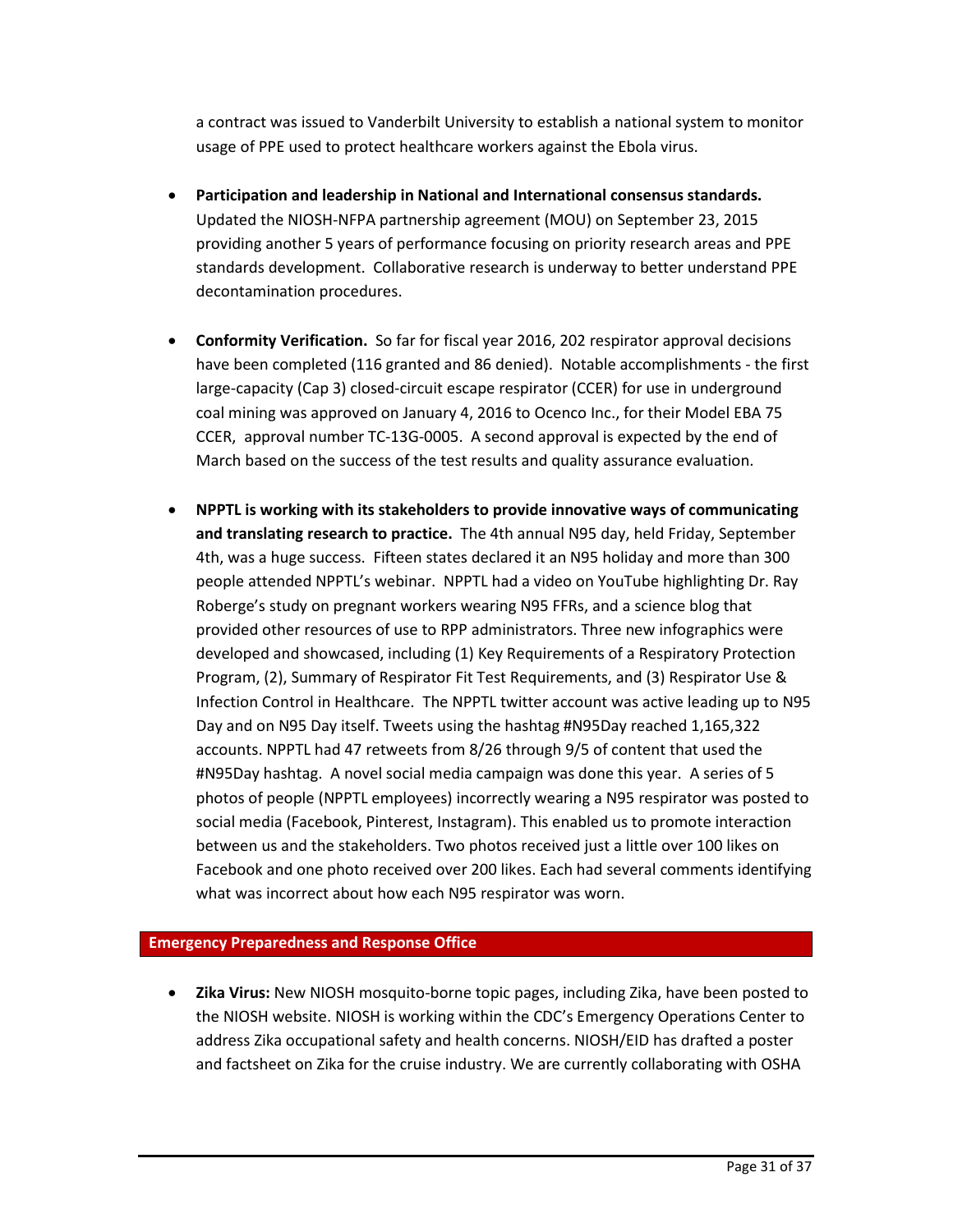to develop business guidance for protecting workers from occupational exposures to Zika virus.

## **Social Presence Statistics**

# **NIOSH continues to expand its presence on social networks***.*

| <b>Social Media and Public</b><br><b>Outreach Accounts and</b><br><b>Services</b> | <b>February 2015</b>        | February 2016                 |
|-----------------------------------------------------------------------------------|-----------------------------|-------------------------------|
| Facebook                                                                          | 84,697 likes                | 111,370                       |
|                                                                                   |                             |                               |
| Twitter                                                                           | @NIOSH account 299,000      | 16 accounts                   |
|                                                                                   | followers                   | @NIOSH account 325,451        |
|                                                                                   |                             | followers                     |
| Instagram                                                                         | Launched in Spring 2015     | 425 followers, 181 posts      |
| YouTube                                                                           | 978 subscribers, 264,620    | 1,081 subscribers, 301,131    |
|                                                                                   | views 131 videos            | views 147 videos/clips        |
| Pinterest                                                                         | 37 pins to CDC's Workplace  | 37 pins to CDC's Workplace    |
|                                                                                   | Safety and Health Board     | Safety and Health Board which |
|                                                                                   | which has 3100 followers    | has 3628 followers            |
| Flickr                                                                            | 245 images                  | 283 images                    |
| <b>Website Views</b>                                                              | 1,634,121 site views in Feb | 1,791,912 site views in Feb   |
|                                                                                   | 2015                        | 2016                          |
| eNews Subscribers                                                                 | 57,000                      | 58,000                        |
| <b>TWH Newsletter Subscribers</b>                                                 | 61,000                      | 64,000                        |
| <b>Research Rounds</b>                                                            | Launched July 2015          | 57,000                        |
| Newsletter                                                                        |                             |                               |
| <b>Science Blog</b>                                                               | Total blog entries: 243     | Total blog entries: 321       |
|                                                                                   | Total comments: 4394        | Total comments: 5458          |
|                                                                                   | Blog site views (Feb 2015): | Blog site views (Feb 2016):   |
|                                                                                   | 27580                       | 35324                         |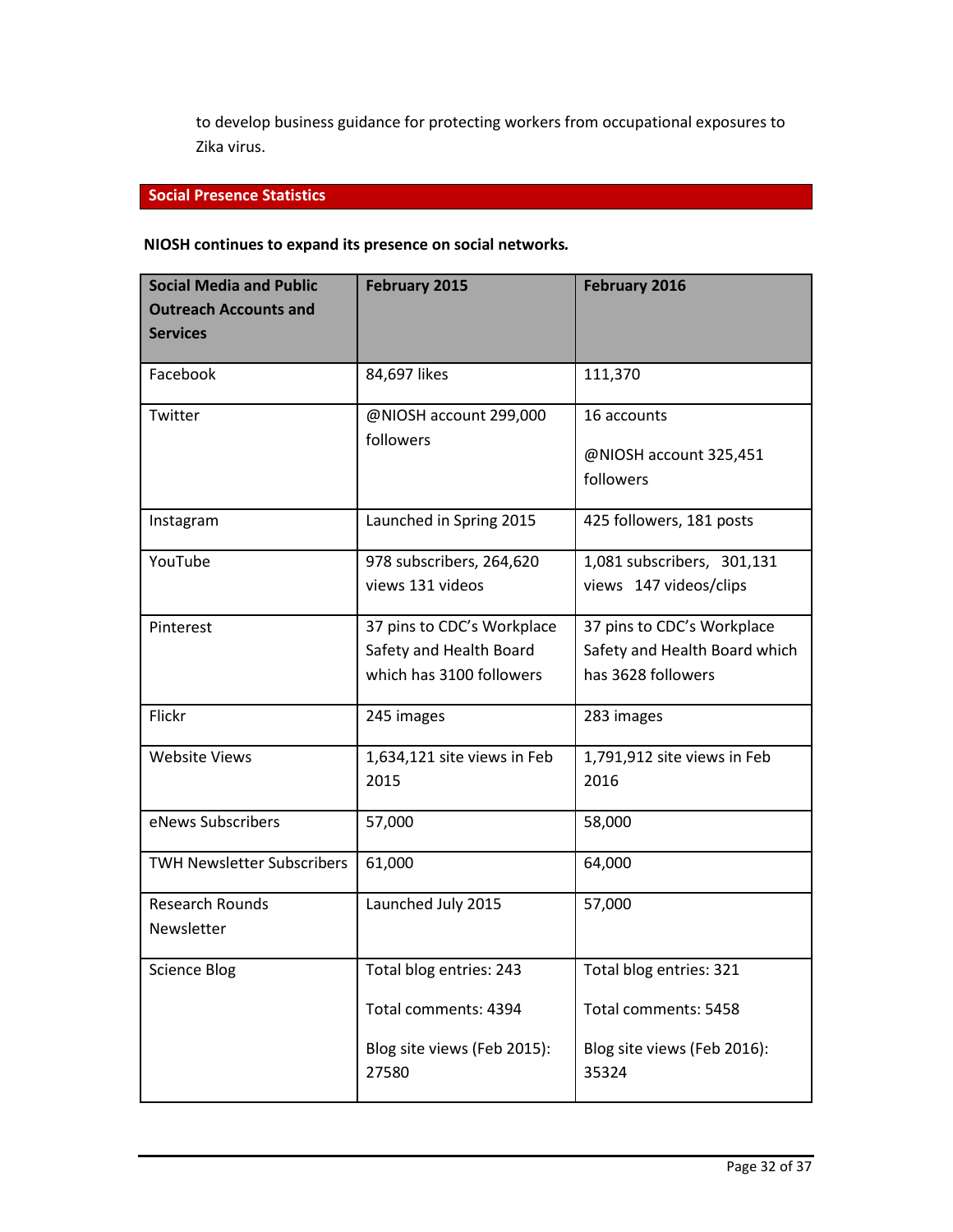#### **Awards**

- **Supervisor of the Year.** Congratulations to **Gayle DeBord** for being selected in 2015 as the 2014 Supervisor of the Year by the American Federation of Government Employees local 3840 at the NIOSH Cincinnati location. This award promotes a sense of caring and respect within NIOSH that is crucial to teamwork in the workplace. Gayle was selected from among several outstanding supervisors, for continually striving for fair and equitable compensation for her employees; ensuring the individual dignity of each employee; providing an atmosphere of free expression; guaranteeing "fair play" to all; sparing no effort to provide safe working conditions; and helping make employees feel involved, important, and appreciated.
- **NIOSH Nano Researcher Recognized as One of World's Most Influential Scientific Minds.** Congratulations to Dr. Anna Shvedova for her recognition as one of most influential scientific minds of 2015 by Thomson Reuters. The international publisher has named Dr. Shvedova a "Highly Cited Researcher," recognizing her significant contributions in the field of pharmacology and toxicology. Dr. Shvedova is one of only 128 worldwide who were recognized in the area of pharmacology and toxicology. Dr. Shvedova will be listed in Thomson Reuters' publication, The World's Most Influential Scientific Minds 2015. Thomson Reuters analyzed citation data over an 11-year period to determine which researchers were cited the most by their scientific peers.

## **Recent NIOSH Authored Journal Publications**

Chen GX, Fang Y, Guo F, Hanowski RJ [2016]. The influence of daily sleep patterns of commercial truck drivers on driving performance. Accid Anal Prev 2016 Jun; 91:55-63. NN: 20047705; <http://dx.doi.org/10.1016/j.aap.2016.02.027>

Alshaarawy O, Elbaz HA, Andrew ME [2016]. The association of urinary polycyclic aromatic hydrocarbon biomarkers and cardiovascular disease in the US population. Environ Int 2016 Apr-May; 89-90:174-178. NN: 20047617[; http://dx.doi.org/10.1016/j.envint.2016.02.006](http://dx.doi.org/10.1016/j.envint.2016.02.006)

Soyseth V, Henneberger PK, Einvik G, Virji MA, Bakke B, Kongerud J [2016]. Annual decline in forced expiratory volume is steeper in aluminum potroom workers than in workers without exposure to potroom fumes. Am J Ind Med 2016 Apr; 59(4):322-329. NN: 20047473; <http://dx.doi.org/10.1002/ajim.22570>

Masterson EA, Themann CL, Luckhaupt SE, Li J, Calvert GM [2016]. Hearing difficulty and tinnitus among U.S. workers and non-workers in 2007. Am J Ind Med 2016 Apr; 59(4):290-300. NN: 20047392[; http://dx.doi.org/10.1002/ajim.22565](http://dx.doi.org/10.1002/ajim.22565)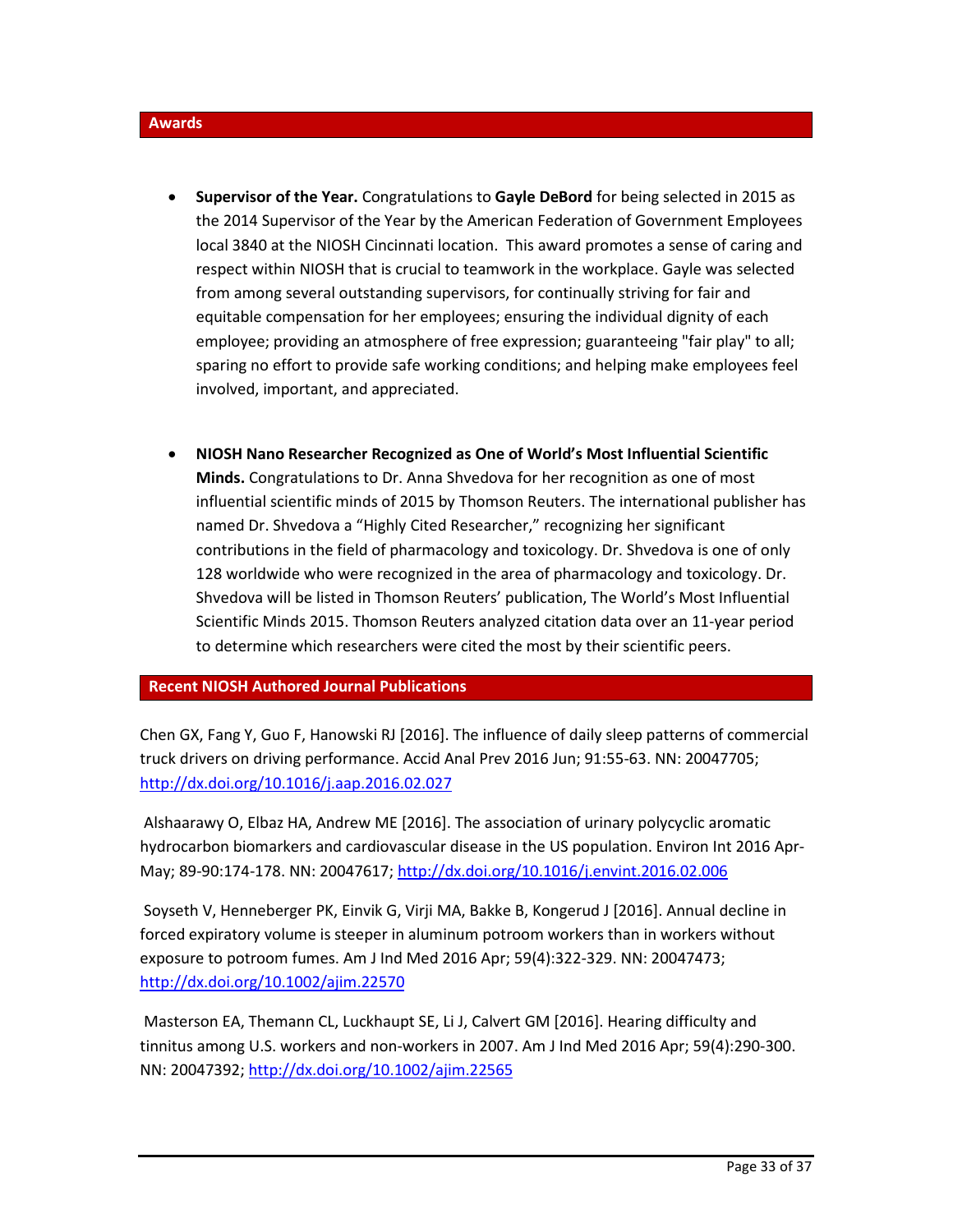Fortenberry GZ, Beckman J, Schwartz A, Prado JB, Graham LS, Higgins S, Lackovic M, Mulay P, Bojes H, Waltz J, Mitchell Y, Leinenkugel K, Oriel MS, Evans E, Calvert GM [2016]. Magnitude and characteristics of acute paraquat- and diquat-related illnesses in the US: 1998-2013. Environ Res 2016 Apr; 146:191-199. NN: 2004727[9 http://dx.doi.org/10.1016/j.envres.2016.01.003](http://dx.doi.org/10.1016/j.envres.2016.01.003)

McDowell TW, Welcome DE, Warren C, Xu XS, Dong RG [2016]. The effect of a mechanical arm system on portable grinder vibration emissions. Ann Occup Hyg 2016 Apr; 60(3):371-386. NN: 20047062;<http://dx.doi.org/10.1093/annhyg/mev084>

Barone TL, Patts JR, Janisko SJ, Colinet JF, Patts DL, Beck TW, Mischler SE [2016]. Sampling and analysis method for measuring airborne coal dust mass in mixtures with limestone (rock) dust. J Occup Environ Hyg 2016 Apr; 13(4):288-296. NN: 20047061; <http://dx.doi.org/10.1080/15459624.2015.1116694>

Lee T, Harper M, Kashon M, Lee LA, Healy CB, Coggins MA, Susi P, O'Brien A [2016]. Silica measurement with high flow rate respirable size selective samplers: a field study. Ann Occup Hyg 2016 Apr; 60(3):334-347. NN: 20047046;<http://dx.doi.org/10.1093/annhyg/mev081>

Zhuang Z, Bergman M, Brochu E, Palmiero A, Niezgoda G, He X, Roberge R, Shaffer R [2016]. Temporal changes in filtering-facepiece respirator fit. J Occup Environ Hyg 2016 Apr; 13(4):269- 278. NN: 20047041[; http://dx.doi.org/10.1080/15459624.2015.1116692](http://dx.doi.org/10.1080/15459624.2015.1116692)

Bugarski AD, Hummer JA, Vanderslice S [2016]. Effects of hydrotreated vegetable oil on emissions of aerosols and gases from light-duty and medium-duty older technology engines. J Occup Environ Hyg 2016 Apr; 13(4):297-306. NN: 20047021; <http://dx.doi.org/10.1080/15459624.2015.1116695>

Badding MA, Fix NR, Orandle MS, Barger MW, Dunnick KM, Cummings KJ, Leonard SS [2016]. Pulmonary toxicity of indium-tin oxide production facility particles in rats. J Appl Toxicol 2016 Apr; 36(4):618-626. NN: 20046890[; http://dx.doi.org/10.1002/jat.3253](http://dx.doi.org/10.1002/jat.3253)

Johnson C, Miller GR, Baker BA, Hollander M, Kashon ML, Waugh S, Krajnak K [2016]. Changes in the expression of calcitonin gene-related peptide after exposure to injurious stretch-shortening contractions. Exp Gerontol 2016 Mar; :[Epub ahead of print]. NN: 20047685; <http://dx.doi.org/10.1016/j.exger.2016.03.006>

Lee EG, Ashley K, Breuer D, Brisson MJ, Harper M, Thom C [2016]. Workplace air quality: international consensus standards. J Occup Environ Hyg 2016 Mar; :[Epub ahead of print]. NN: 20047683;<http://dx.doi.org/10.1080/15459624.2016.1163710>

Seo Y, DiLeo T, Powell JB, Kim J H , Roberge RJ, Coca A [2016]. Comparison of estimated core body temperature measured with the BioHarness and rectal temperature under several heat stress conditions. J Occup Environ Hyg 2016 Mar; :[Epub ahead of print]. NN: 20047680; <http://dx.doi.org/10.1080/15459624.2016.1161199>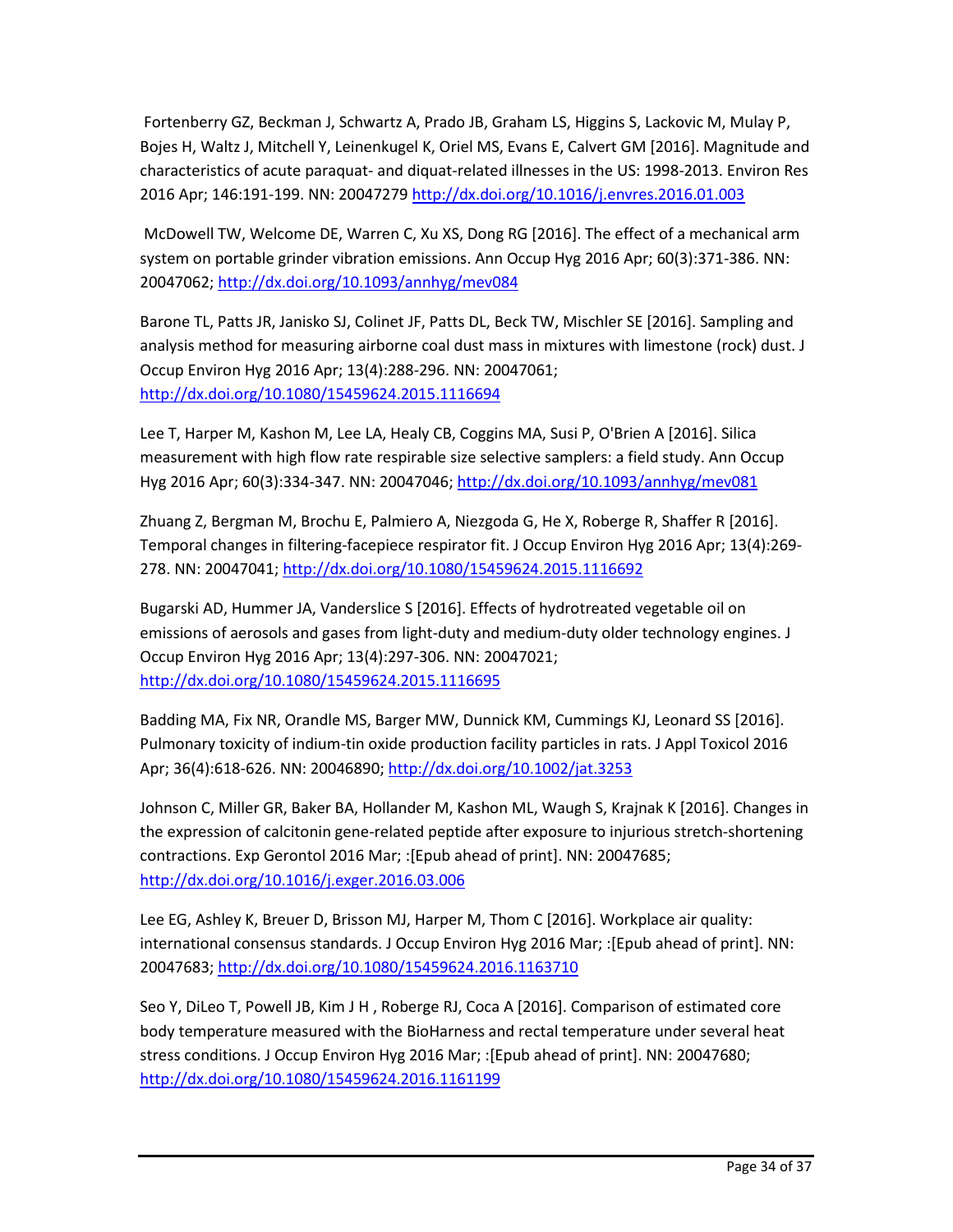Liu Y, Zhuang Z, Coffey CC, Rengasamy S, Niezgoda G [2016]. Inward leakage variability between respirator fit test panels - part II. Probabilistic approach. J Occup Environ Hyg 2016 Mar; :[Epub ahead of print]. NN: 20047679[; http://dx.doi.org/10.1080/15459624.2016.1161198](http://dx.doi.org/10.1080/15459624.2016.1161198)

Wang K, Bruce A, Mezan R, Kadiyala A, Wang L, Dawson J, Rojanasakul Y, Yang Y [2016]. Nanotopographical modulation of cell function through nuclear deformation. ACS Appl Mater Interfaces 2016 Mar; 8(8):5082-5092. NN: 20047504; <http://dx.doi.org/10.1021/acsami.5b10531>

Fekedulegn D, Burchfiel CM, Charles LE, Hartley TA, Andrew ME, Violanti JM [2016]. Shift work and sleep quality among urban police officers: the BCOPS study. J Occup Environ Med 2016 Mar; 58(3):E66-E71. NN: 20047645[; http://dx.doi.org/10.1097/JOM.0000000000000620](http://dx.doi.org/10.1097/JOM.0000000000000620)

LaMont SP, Glover SE [2016]. 10th International Conference on Methods and Applications of Radioanalytical Chemistry (MARC X): introduction. J Radioanal Nucl Chem 2016 Mar; 307(3):1567-1568. NN: 20047551;<http://dx.doi.org/10.1007/s10967-016-4716-6>

Bertke SJ, Meyers AR, Wurzelbacher SJ, Measure A, Lampl MP, Robins D [2016]. Comparison of methods for auto-coding causation of injury narratives. Accid Anal Prev 2016 Mar; 88:117-123. NN: 20047250[; http://dx.doi.org/10.1016/j.aap.2015.12.006](http://dx.doi.org/10.1016/j.aap.2015.12.006)

Sager T, Wolfarth M, Keane M, Porter D, Castranova V, Holian A [2016]. Effects of nickel-oxide nanoparticle pre-exposure dispersion status on bioactivity in the mouse lung. Nanotoxicology 2016 Mar; 10(2):151-161. NN: 20047247;<http://dx.doi.org/10.3109/17435390.2015.1025883>

Konda S, Tiesman HM, Reichard AA [2016]. Fatal traumatic brain injuries in the construction industry, 2003-2010. Am J Ind Med 2016 Mar; 59(3):212-220. NN: 20047226; <http://dx.doi.org/10.1002/ajim.22557>

Blackley DJ, Halldin CN, Cummings KJ, Laney AS [2016]. Lung transplantation is increasingly common among patients with coal workers' pneumoconiosis. Am J Ind Med 2016 Mar; 59(3):175-177. NN: 20047224;<http://dx.doi.org/10.1002/ajim.22551>

Tryggvason G, Jonasson F, Cotch MF, Li C M, Hoffman HJ, Themann CL, Eiriksdottir G, Sverrisdottir JE, Harris TB, Launer LJ, Gudnason V, Petersen H [2016]. Hearing in older adults with exfoliation syndrome/exfoliation glaucoma or primary open-angle glaucoma. Acta Ophthalmol 2016 Mar; 94(2):140-146. NN: 20047096[; http://dx.doi.org/10.1111/aos.12914](http://dx.doi.org/10.1111/aos.12914)

Haas EJ, Yorio P [2016]. Exploring the state of health and safety management system performance measurement in mining organizations. Saf Sci 2016 Mar; 83:48-58. NN: 20047095; <http://dx.doi.org/10.1016/j.ssci.2015.11.009>

Cai M, Shen S, Li H, Zhang X, Ma Y, Lei Z [2016]. Study of contact characteristics between a respirator and a headform. J Occup Environ Hyg 2016 Mar; 13(3):D50-D60. NN: 20047015; <http://dx.doi.org/10.1080/15459624.2015.1116699>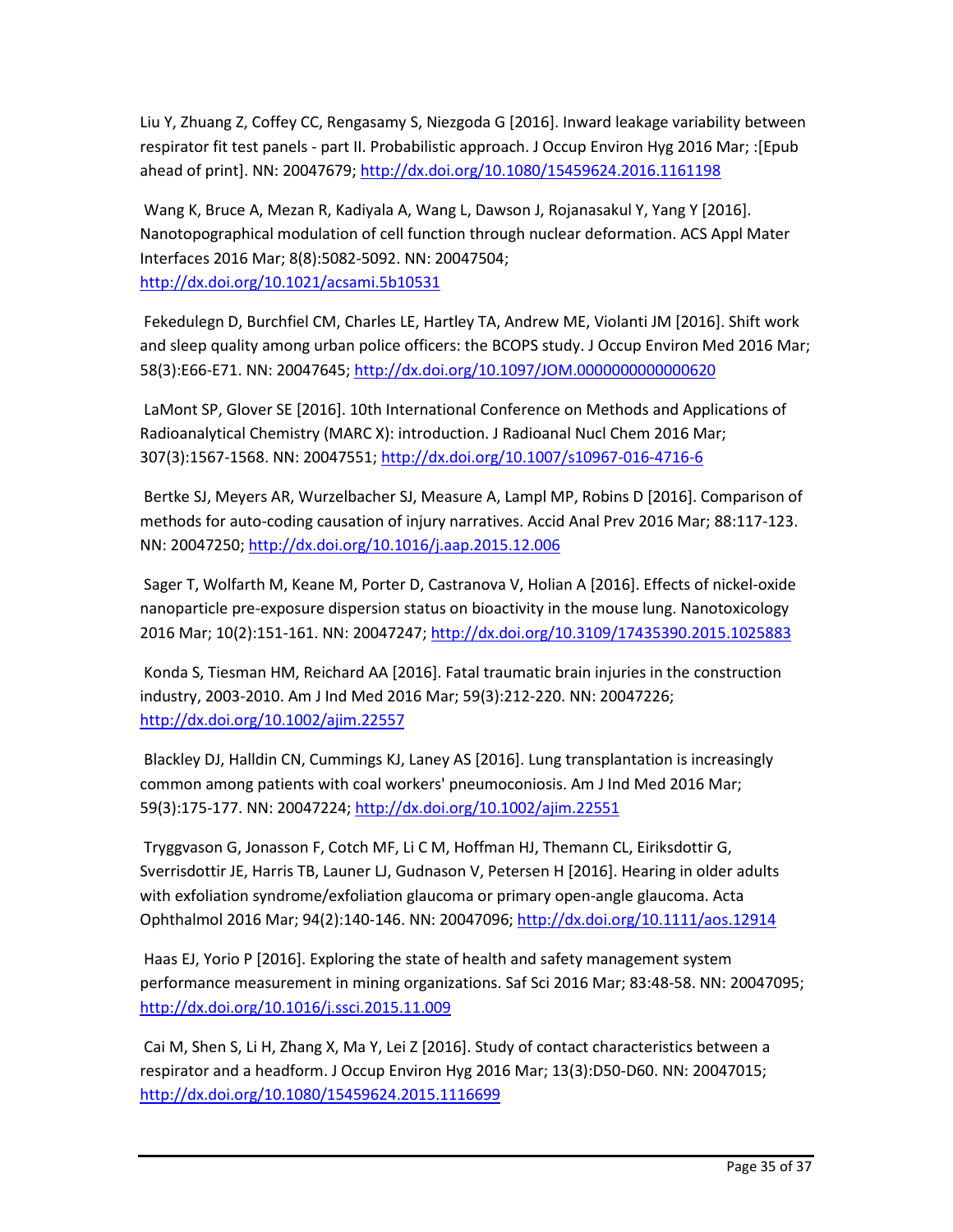Waters MA, et al. [2015]. Exposure Estimation and Interpretation of Occupational Risk: Enhanced Information for the Occupational Risk Manager. Journal of Occupational and Environmental Hygiene *12*(Suppl. 1): S99-S111.

Andrews RN, Keane MJ, Hanley KW, Feng HA, Ashley K [2015]. Manganese Speciation of Laboratory-Generated Welding Fumes. Analytical Methods 7(15):6403-6410.

Murphy WJ [2015]. Protecting Hearing from Impulsive Noise. Spectrum *32*(2):15-18.

Hanley KW, Andrews RN, Bertke SJ, Ashley K [2015]. Manganese Fractionation Using a Sequential Extraction Method to Evaluate Welders' Shielded Metal Arc Welding Exposures During Construction Projects in Oil Refineries. Journal of Occupational and Environmental Hygiene 12(11):774-784.

Ku BK, Kulkarni PS [2015]. Measurement of Transport Properties of Aerosolized Nanomaterials. Journal of Aerosol Science 90:169-181.

Fisher DE, Li CM, Hoffman HJ, Chiu MS, Themann CL, Petersen H, Jonsson PV, Jonsson H, Jonasson F, Sverrisdottir JE, Launer LJ, Eiriksdottir G, Gudnasson V, Cotch MF [2015]. Sex-Specific Predictors of Hearing-Aid Use in Older Persons: The Age, Gene/Environment Susceptibility -- Reykjavik Study. International Journal of Audiology 54(9):634-641.

Connor TH [2015]. 2014 Updates and Changes to the NIOSH Hazardous Drug List. ISOPP Newsletter. North Vancouver, BC Canada: International Society of Oncology Pharmacy Practitioners 17(3):1-2.

Murphy WJ, Thompson JK [2015]. Progress on the US National Institute of Occupational Safety and Health Hearing Loss Prevention Strategic Plan. Noise News International 23(3):7-16.

Brown KK, Robinson K [2015]. High-Performance Liquid Chromatography Identification, Quantification, and Fractionation of a Suspect Allergen, 4-Chloro-3-Methylphenol, in an LLNA-Positive Metalworking Fluid. Tribology & Lubrication Technology *71*(11):97-101, 103, 105.

Dahm MM, Schubauer-Berigan MK, Evans DE, Birch ME, Fernback JE, Deddens JA [2015]. Carbon Nanotube and Nanofiber Exposure Assessments: An Analysis of 14 Site Visits. Annals of Occupational Hygiene 59(6):705-723.

Frank EA, Birch ME, Yadav JS [2015]. MyD88 Mediates in vivo Effector Functions of Alveolar Macrophages in Acute Lung Inflammatory Responses to Carbon Nanotube Exposure. Toxicology and Applied Pharmacology 288(3):322-329.

Chen GX, Sieber WK, Lincoln JE, Birdsey J, Hitchcock EM, Nakata A, Robinson CF, Collins JW, Sweeney MH [2015]. NIOSH National Survey of Long-Haul Truck Drivers: Injury and Safety. Accident Analysis and Prevention 85:66-72.

Evans DE, Fent KW [2015]. Ultrafine and Respirable Particle Exposure During Vehicle Fire Suppression. Environmental Science: Processes & Impacts 17(10):1749-1759.